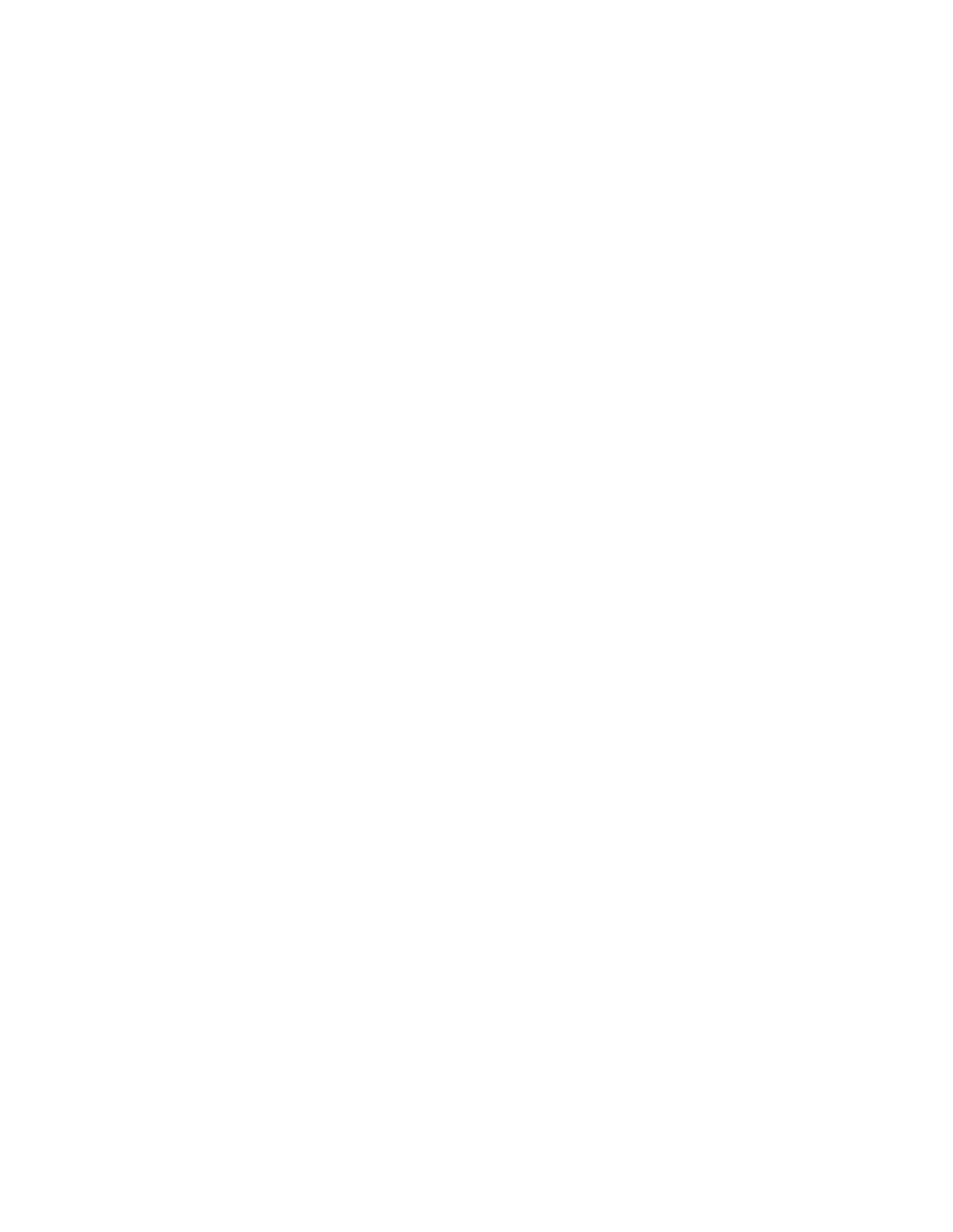**NIST Special Publication XXX-XX**

## **Requirements For Real-time Extensions**

**For the Java™ Platform**

**Report from the Requirements Group for Real-time Extensions For the Java™ Platform**

**Lisa Carnahan, NIST**

**Marcus Ruark, Commotion Technology, Inc.**

**Editors**

Information Technology Laboratory

National Institute of Standards and Technology Gaithersburg, MD 20899-0001

September 1999



U.S. Department of Commerce William M. Daley, Secretary

Technology Administration

Gary R. Bachula

Acting Under Secretary for Technology

National Institute of Standards and Technology Raymond Kammer, Director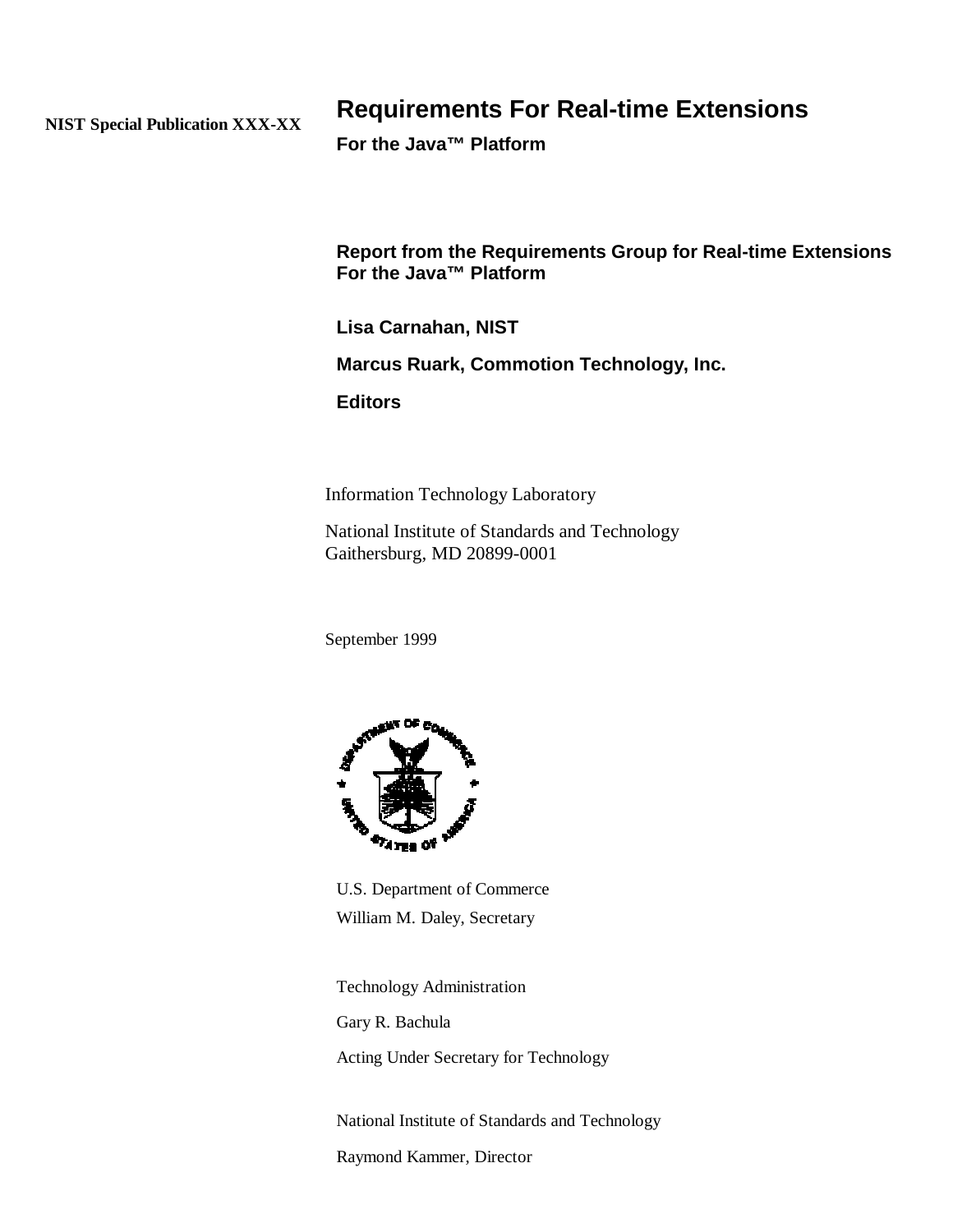The **Requirements Group for Real-time Extensions to the Java™ Platform** includes representatives from companies and organizations whose expertise spans the computing industry and academia. Industry participants include desktop, server, and enterprise systems providers, embedded systems providers, device manufacturers, and real-time operating system vendors. The goal of the Group is to develop crossdisciplinary requirements for real-time functionality that is expected to be needed by real-time applications written in the Java™ programming language and executing on various platforms. See **http://www.nist.gov/rt-java** for more information regarding the Requirements Group and this document.

Members of the Requirements Group for Real-time Extensions to the Java™ Platform include:

| Access Co., Ltd.                                             | Mantha Software, Inc.                  |
|--------------------------------------------------------------|----------------------------------------|
| Ada Core Technologies, Inc.                                  | Microsoft                              |
| Advanced Logic Corp.                                         | Microware Systems Corporation          |
| Aonix                                                        | The Mitre Corporation                  |
| Aplix Corporation                                            | Mitsubishi Electric Corporation        |
| Apogee Software                                              | Motorola, Inc.                         |
| Bay Networks / Bay Architecture Lab                          | <b>MPI Software Technology</b>         |
| Commotion Technology, Inc.                                   | NewMonics, Inc.                        |
| Cornfed Systems, Inc.                                        | NIST/Information Technology Laboratory |
| Cyberonics                                                   | Nokia Research                         |
| Defense Information Systems Agency/Center for<br>Stds./OSJTF | Nortel                                 |
|                                                              | NSI Com                                |
| Enea OSE Systems                                             | Oberon Microsystems                    |
| Florida State University, Department of Computer<br>Science  | <b>OMRON</b> Corporation               |
| Hewlett-Packard Company                                      | The Open Group                         |
| Honeywell Inc.                                               | Perennial                              |
| <b>IBM</b>                                                   | Plum Hall, Inc.                        |
| Insignia Solutions, Inc.                                     | Plum Hall Europe, Ltd.                 |
| Integrated Systems, Inc.                                     | QNX Software Systems, Ltd.             |
| Intermetrics, Inc. An AverStar Company                       | Rockwell Collins                       |
| Lexmark International, Inc.                                  | Saville Software, Inc.                 |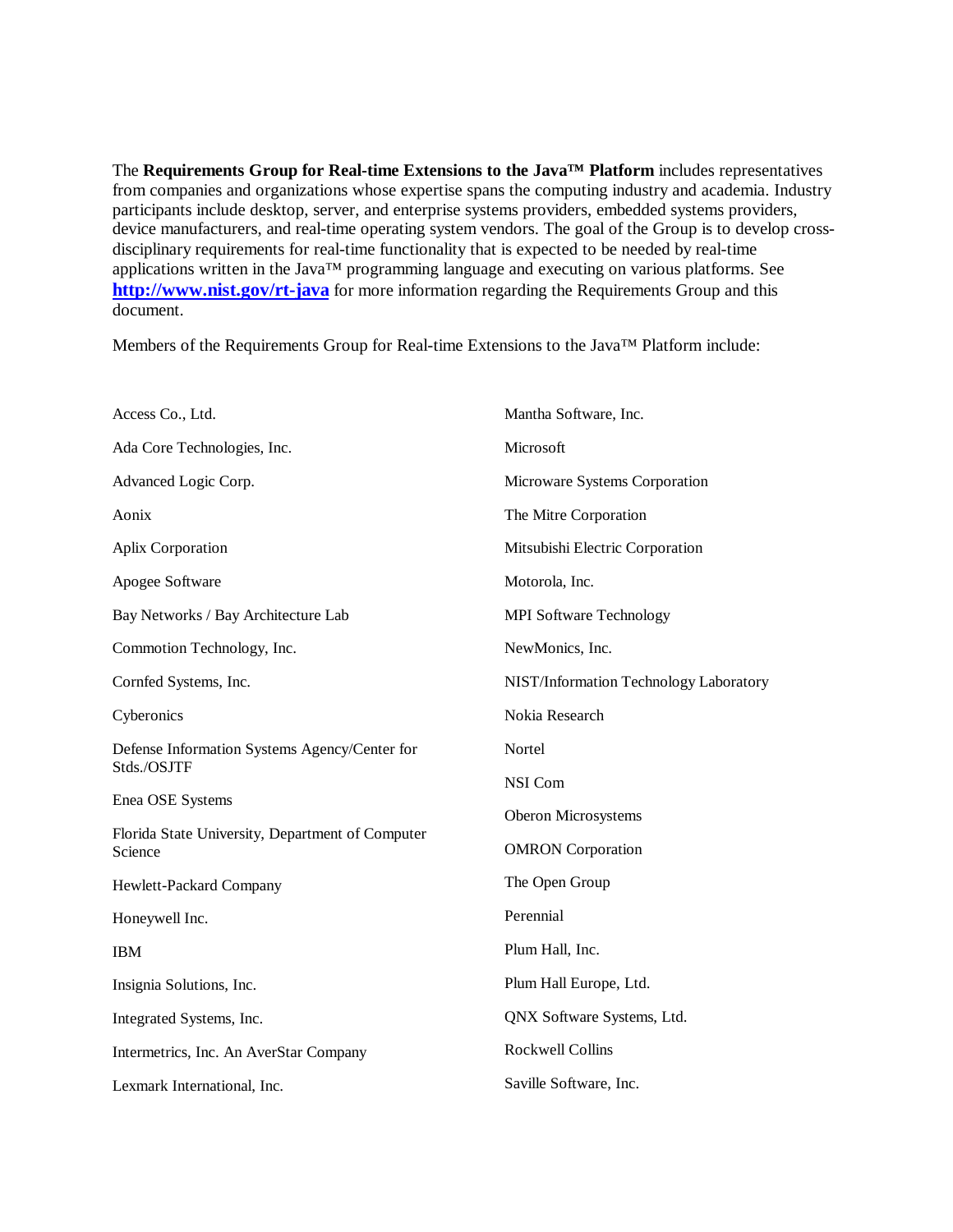Schneider Automation Siemens AG, A&D Silverhill Systems, Inc. SoftPLC Corporation Sony SRI International Sun Microsystems, Inc. TeleMedia Devices, Inc. The MITRE Corporation The Open Group Wind River Systems, Inc. Xerox Corporation

Java and all Java-based marks are trademarks or registered trademarks of Sun Microsystems, Inc. in the United States and other countries.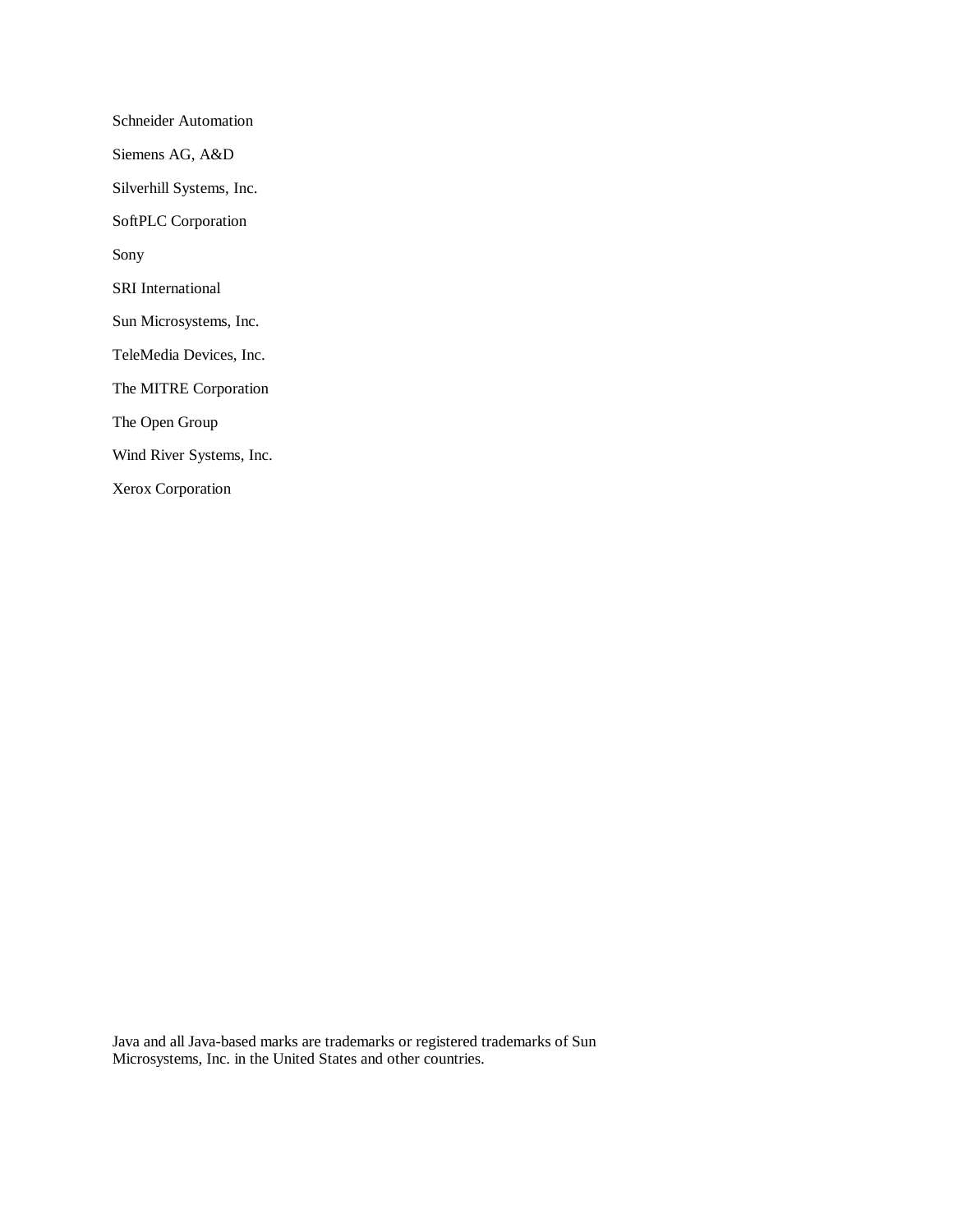## **Table of Contents**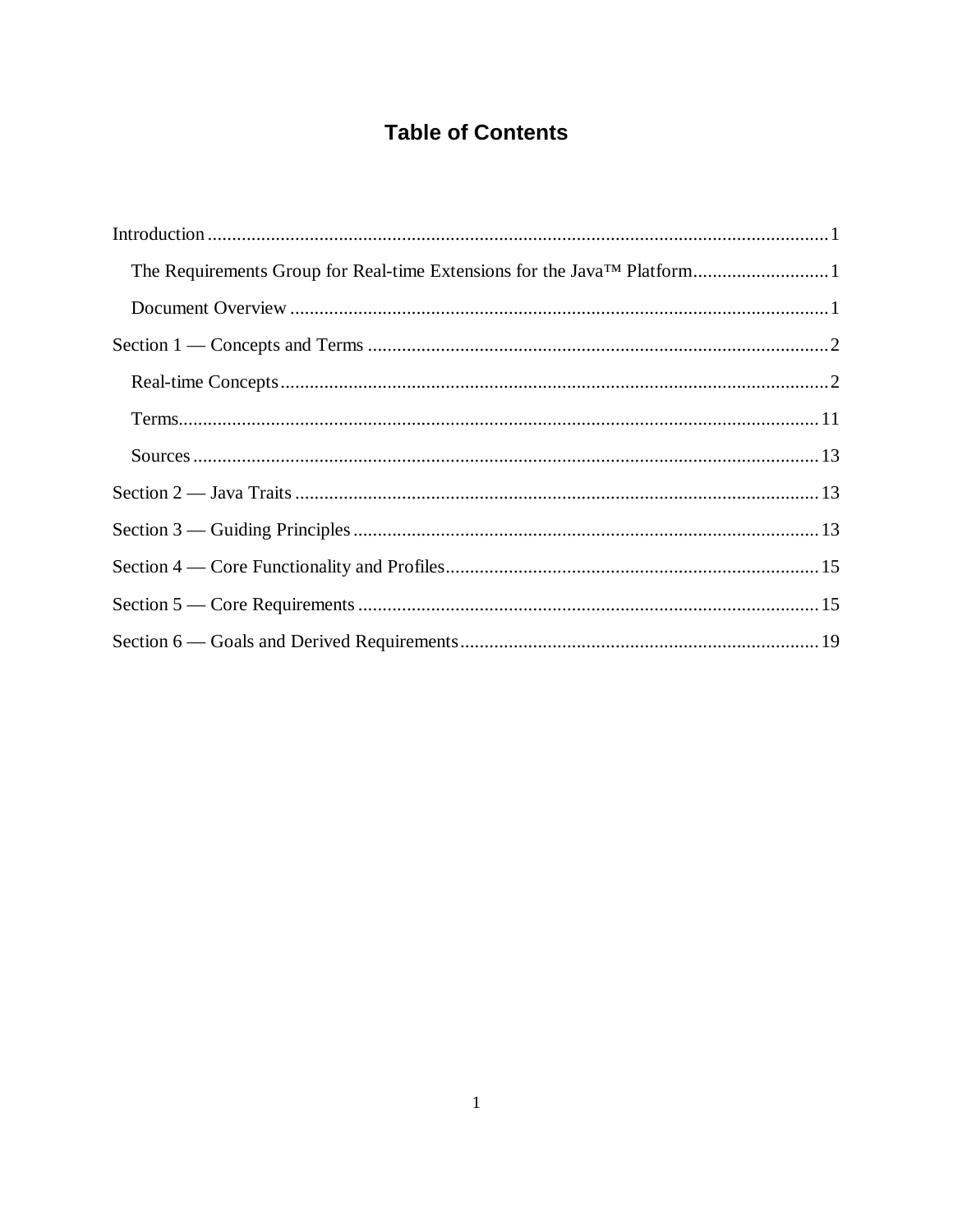## **Introduction**

## **The Requirements Group for Real-time Extensions for the Java™ Platform**

The National Institute of Standards and Technology (NIST) sponsored the Requirements Group for Realtime Extensions to the Java™ Platform. The Requirements Group includes representatives from companies and organizations whose expertise spans the computing industry and academia. Industry participants include desktop, server, and enterprise systems providers, embedded systems providers, device manufacturers, and real-time operating system vendors. The Requirements Group met during a six-month period in a series of open workshops. Additionally, the Requirements Group continued discussions on the rt-java@raleigh.ibm.com mailing list. The goal of the Group was to develop crossdisciplinary requirements for real-time functionality that is expected to be needed by real-time applications written in the Java™ programming language and executing on various platforms. This document is the result of the Requirements Group's efforts.

## **Document Overview**

The requirements contained in this document were developed by group consensus. Therefore the requirements in total do not necessarily represent the opinions of all Requirements Group members or their organizations. In the Requirements Group workshops, consensus was declared only in cases where the agreement was overwhelming. Unless explicitly stated otherwise, consensus was reached on all requirements. In a few instances, a strong consensus could not be reached. Where strong consensus could not be reached, the requirement is marked as *Open — no consensus.*

Content marked as *Rationale* or *Discussion* is not consensus-based content and should not be considered representative of the opinions of the Requirements Group in total. *Rationale* and *Discussion* paragraphs were drafted by members of the Requirements Group and primarily represent the opinions of the respective authors. These paragraphs serve to provide additional information to those applying the requirements to future specifications.

Following this Introductory section is *Section 1 — Terms and Concepts*. The concepts presented in this section provided the basis for real-time theory and application discussions throughout the workshops and on the mailing list. *Section 2 — Java Traits*, highlights the positive aspects of Java that provided the motivation for developing real-time Java requirements. *Section 3 — Guiding Principles*, lists the principles used by the Requirements Group to provide a basis for these requirements. These principles also provide a future vision of real-time Java. *Section 4 — Core Functionality and Profiles*, provides the Requirements Group's insight regarding necessary functionality that should exist in all real-time Java implementations (core functionality) and be defined in a base specification, and how additional functionality could be delineated in additional specifications. *Section 5 — Core Requirements*, defines the set of requirements that the Requirements Group determined must be addressed in a base real-time Java specification. Finally, *Section 6 — Goals and Derived Requirements*, defines an additional set of general Goals and Derived Requirements that should be addressed in either profiles or future generations of the base real-time Java specification.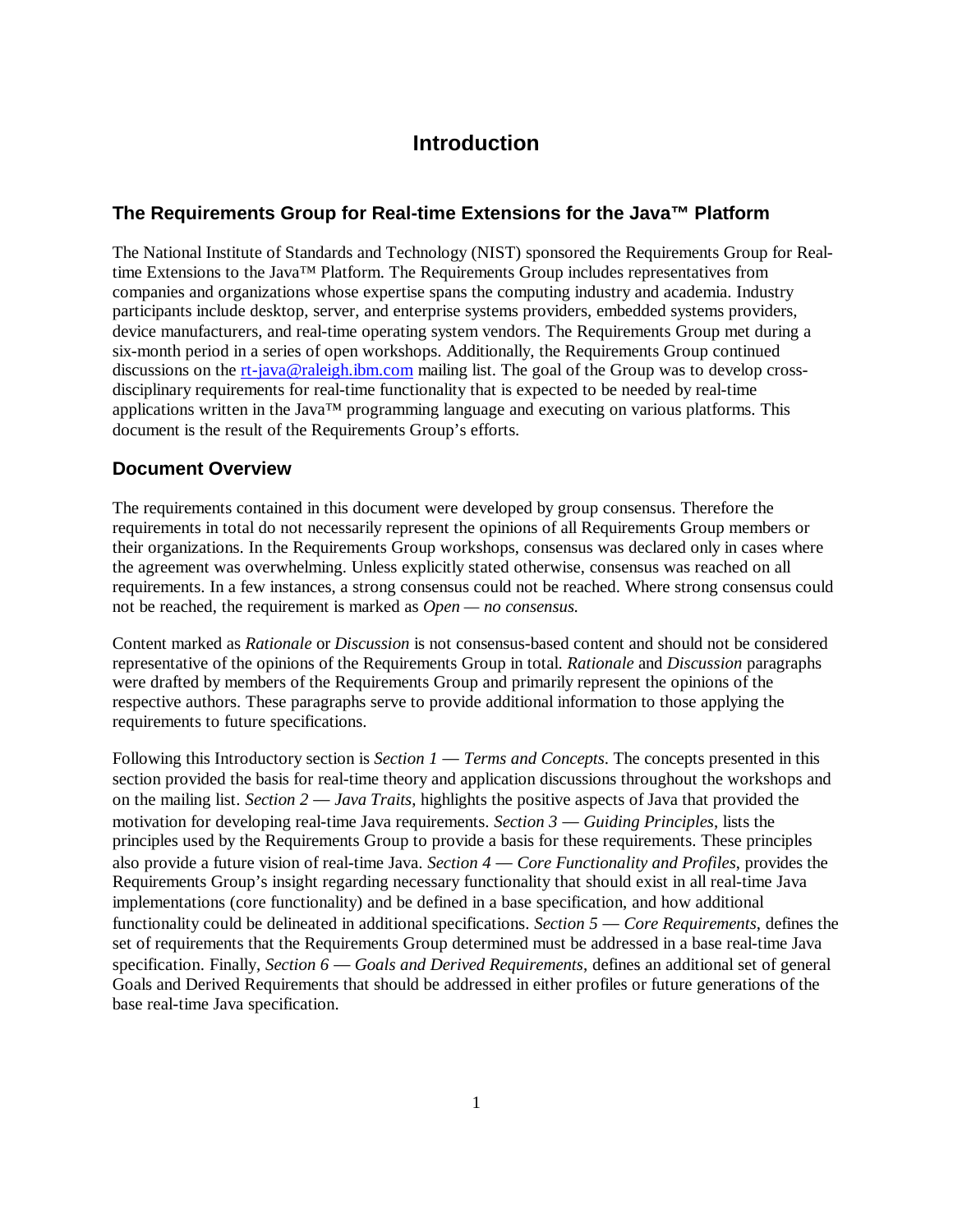## **Section 1 — Concepts and Terms**

## **Real-time Concepts<sup>1</sup>**

An initial consensus of the Requirements Group was that the requirements document be capable of specifying Java platform timeliness properties in a manner that is precise and implementation independent— i.e., timeliness (e.g., predictability) properties inherent in the platform specification, rather than the usual measured (or claimed) timing of an implementation. This is an unconventional capability: no commercial real-time OS (and very few custom or even research ones) that we are aware of are based on specifications with such properties. To accomplish this capability, it is necessary to employ welldefined concepts and terminology. This section provides the real-time concepts and terms needed by this document.

The core terms of real-time computing— such as "real-time," "hard real-time," "soft real-time," "determinism," and "predictable"— are popularly used by the real-time practitioner (i.e., vendor and user) community in either undefined or ill-defined and contradictory ways. In that community, there is no consensus on what "hard" real-time means (but people seem to believe they know it when they see it), and "soft" real-time is usually thought to mean "Que sera sera" (a phrase which instead applies to nonreal-time systems). This can readily be observed by reading threads related to the topic of what "realtime" means in popular real-time-related newsgroups and the press. The differences in what "real-time" means were readily observed during early Requirements Group meetings, where many members used the core terms of real-time computing (implied and explicit) in various undefined and contradictory ways. This early confusion in the meetings validated the need for these terms and concepts.

 In contrast, the real-time computing research community has an exact definition of "hard real-time," which consequently does not intersect with any of the typical practitioner usages. But that research community fails to define "soft real-time" beyond the tautology of "not hard real-time." That community also employs the term "predictability" without precisely defining it, and instead usually erroneously implies that it is a synonym for "deterministic." Also in contrast, the classical scheduling, e.g., job shop scheduling, community has a large body of formal theory for both deterministic and stochastic scheduling. Nearly all of their concepts and terms can be applied directly to real-time computing; and while a few basic ones (such as "deadline") are well known in real-time computer scheduling theory, most are not. Still, real-time computing requires some concepts and terms that are not found in job shop scheduling theory.

## 1.0 Real-time Computing

<u>.</u>

Real-time computing involves two aspects related to timeliness: the objective and the means to that objective. The first aspect is the objective: the degree to which an entity (application, system, OS, Java platform, thread, etc.) operates in real-time— i.e., has acceptable timeliness properties according to its timeliness specification.

Achieving an acceptable degree of timeliness may or may not involve the second aspect of real-time computing: real-time resource management (the means to the objective). In some cases, resource over-

 $1$ <sup>1</sup> The introduction to this Section and Concepts 1.0 through 1.4 were provided in total by Doug Jensen of The Mitre Corporation. A more detailed discussion of these concepts can be found at http://www.real-time.org.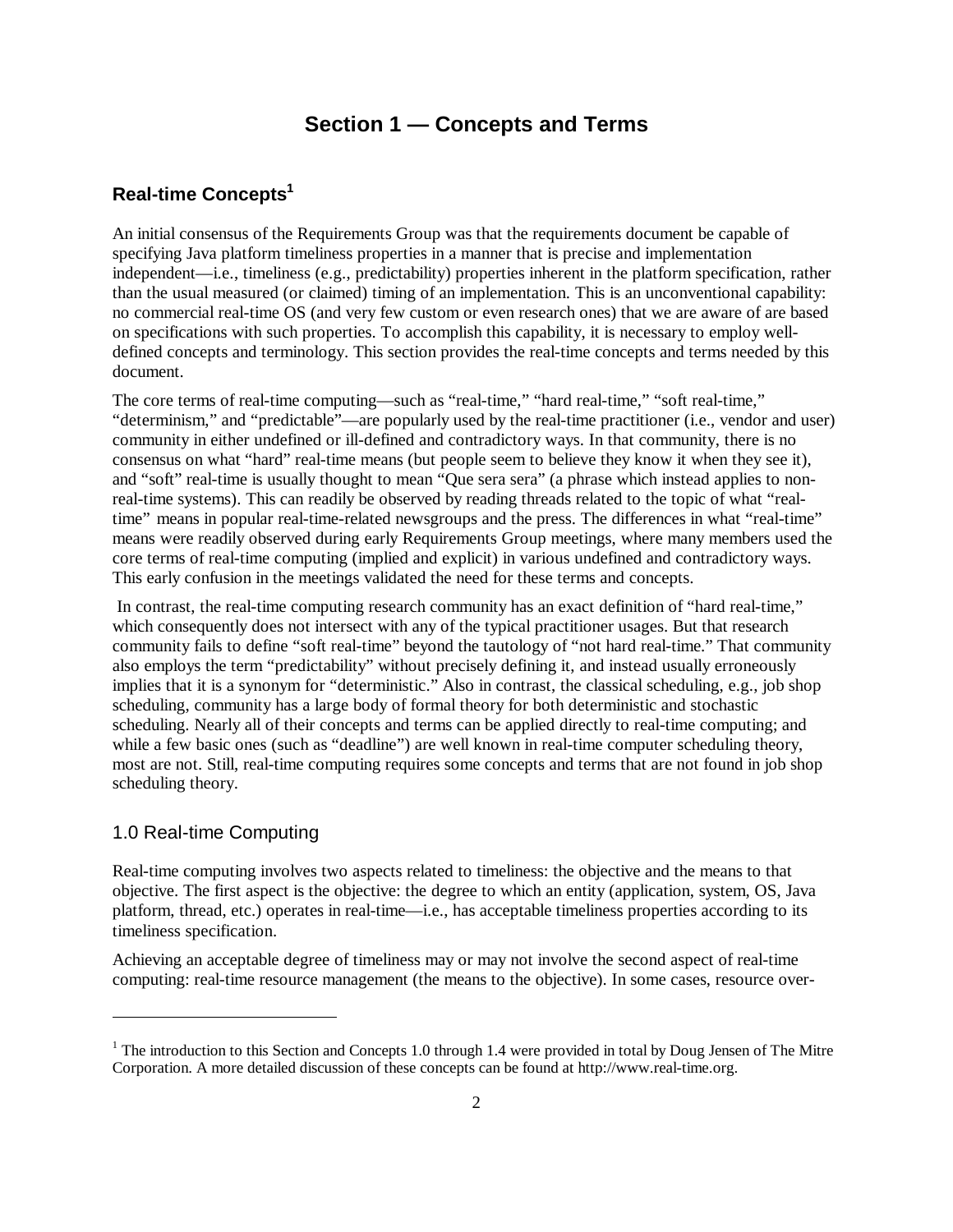capacity (e.g., processor performance) may reduce the degree of, or even eliminate the need for, real-time resource management (whether by the programmer or by the computing system).

#### *Rationale:*

Sometimes people think of real-time computing solely with respect to the objective of whether or not a system (or a task) meets its timeliness criteria, regardless of the means—e.g., by resource overcapacity and tightly-bounded service latencies, or by explicit timeliness criteria (deadline) driven resource management. Many computing systems include activities which have timeliness criteria at the system levels (e.g., device drivers), or at the application levels (e.g., just-in-time parts delivery deadlines), regardless of whether or not the system uses resource management techniques which are recognized as "real-time."Other times, people think of real-time computing solely with respect to the resource management techniques employed (such as priority-based dispatching and short and tightly upper bounded service latencies in conventional real-time operating systems), and not at all about application tasks having explicit completion time constraints (deadlines) and a scheduling optimization criterion (e.g., meet all deadlines), as discussed below in Section 1.3.1.

## 1.1Scheduling and Dispatching

Scheduling is the creation of a schedule: a (partially) ordered list specifying how contending accesses to one or more sequentially reusable resources will be granted. Such resources may be hardware— such as processors, communication paths, storage devices— or they may be software, such as locks and data objects. A schedule is intended to be optimal with respect to some criteria (such as timeliness ones), as discussed below in Section 1.3.1.

In contrast, dispatching is the process of granting access to the currently most eligible contending entity. Eligibility is manifest either by the entity's position in a schedule (the first entity in the schedule has the highest eligibility of all entities in the schedule) or, in the absence of a schedule, by the value of one or more eligibility parameters, such as priority or deadline (the most eligible one has either the highest priority or the earliest deadline, respectively, of all entities ready to access the resource). For simplicity, this paragraph assumes total orders, rather than the more general partial orders.

Eligibility parameters, such as priority and deadline, can be used to create a schedule (in priority or deadline order, respectively). Alternatively, and more commonly in real-time systems and operating systems, they can be used for dispatching from a heap of unscheduled contending entities (highest priority or earliest deadline, respectively)— this is called using a dispatching rule. Popular eligibility parameters, such as priority and deadline, can be employed either for scheduling or for dispatching rules. The earliest deadline first algorithm is often used in both approaches. Both scheduling and dispatching rules always seek to optimize some criterion, as discussed below.

The choice of scheduling vs. dispatching rules should be made on an application-specific basis. Both can be optimal with respect to certain criteria (such as meeting all hard deadlines), but only scheduling can be optimal with respect to certain other criteria (such as maximizing accrued utility). Dispatching rules are greedy in the sense that they consider only the most eligible contending entity. Scheduling is not necessarily greedy (although priority scheduling is) in that it may explicitly take into account the effects on optimality of the sequence of entity accesses to the shared resource. For example, a dispatching rule could choose a task which consumes T units of processor time and yields a utility of eight, and thus choose not to allow two other tasks to execute which together could consume the same T units of processor time but each would yield a utility of five and a sum of ten— a higher accrued utility and utility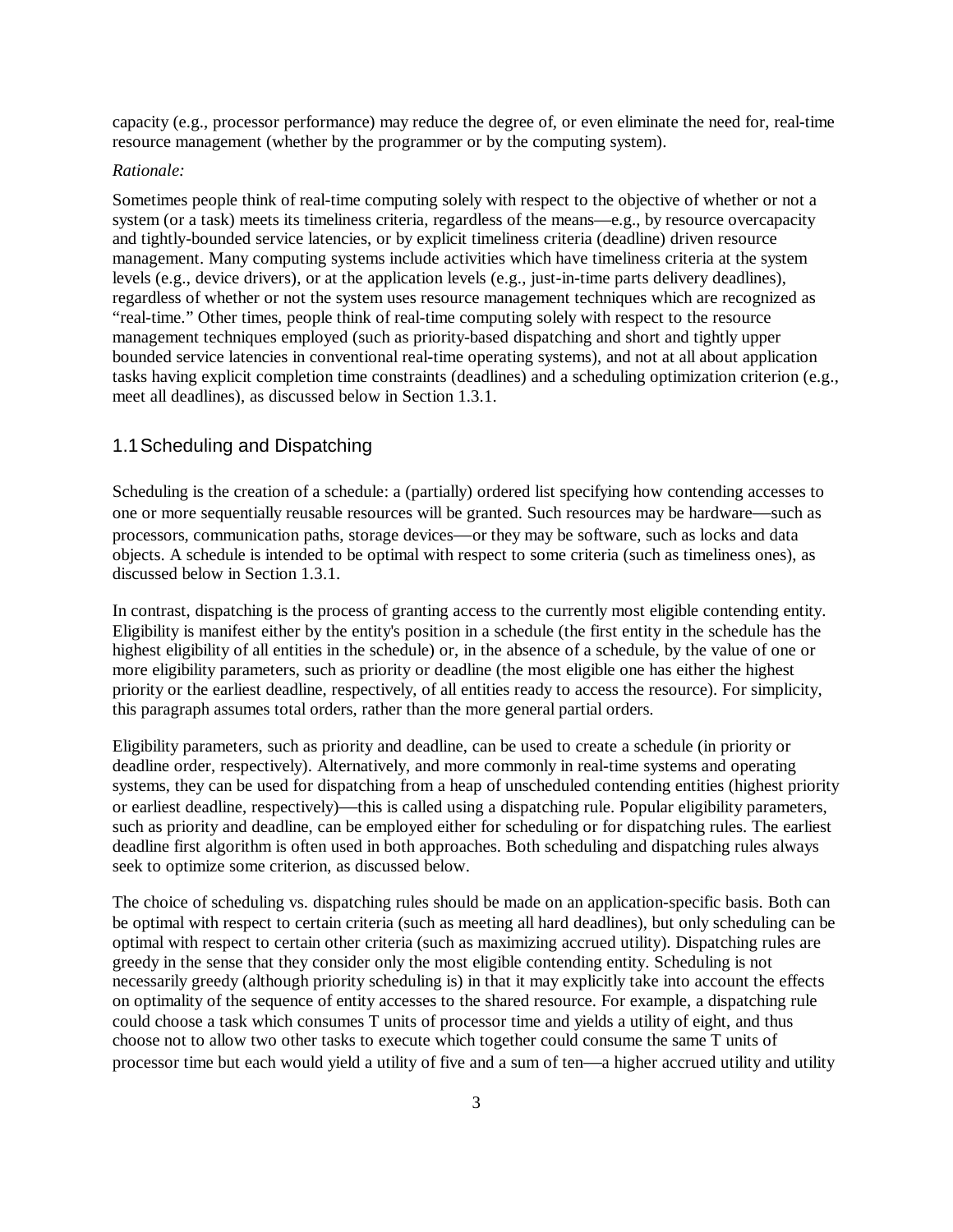per unit time. A scheduling algorithm which seeks to maximize summed utility would make the opposite choice.

## *Rationale:*

The concept of scheduling is widely misunderstood in the practice of real-time computing. Practitioners often speak of scheduling when referring to a dispatching rule, such as priority- or rate- or deadline-based dispatching— but they are not creating schedules (independent of whether that is an appropriate decision for their needs). Moreover, dispatching rules are frequently employed with little or no understanding of what criteria they are and are not optimal for. Another common confusion is to refer to the OS dispatcher— which dispatches from a schedule if a schedule has been provided or from an unscheduled heap otherwise— as a scheduler.

Usually, systems include some entities which are schedulable, and others which are not.

## 1.2 Schedulable and Non-Schedulable Entities

A computing system usually has a mixture of schedulable and non-schedulable entities. Schedulable entities (e.g., threads, tasks, and processes—in both the application and the system software) are scheduled by the scheduler (which may be part of some system software, such as an operating system, or an off-line person or program). Non-schedulable entities are most often in the system software and can include interrupt handlers, operating system commands, packet-level network communication services, and the operating system's scheduler. Non-schedulable entities can execute continuously, periodically, or in response to events; their timeliness is a system design and implementation responsibility.

Real-time computing practitioners (i.e., real-time OS vendors and users) focus primarily on timeliness in terms of non-schedulable entities (e.g., interrupt response times). Real-time computing principles and theory are focused primarily on timeliness in terms of schedulable entities (e.g., meeting task completion deadlines).

### *Rationale:*

There are two primary reasons to distinguish between schedulable and non-schedulable entities. The first, and more obvious, reason is to illuminate and accommodate the reality that there are both schedulable and non-schedulable entities. The second, and less obvious, reason is that this distinction is a fundamental basis for the wide gulf in the real-time computing field between practitioners and researchers. Real-time computing practitioners (such as users and vendors) usually think predominately about non-schedulable entities—e.g., "hard real-time" in terms of tight upper bounds on OS service latencies and dispatch latencies (OS services are executed when called, and interrupt service routines— at least the "immediate" or "lower" parts— are executed when interrupts occur). Real-time computing researchers usually think predominately with respect to schedulable entities— e.g., "hard real-time" in terms of always meeting all hard deadlines for completing tasks.

## 1.3 Timeliness Specification

There are two levels of timeliness specification involved in real-time computing: individual and collective. Individual entities— schedulable ones, such as threads, and non-schedulable ones, such as interrupt routines— may each have their own timeliness specification, and sets of entities may have collective timeliness specifications.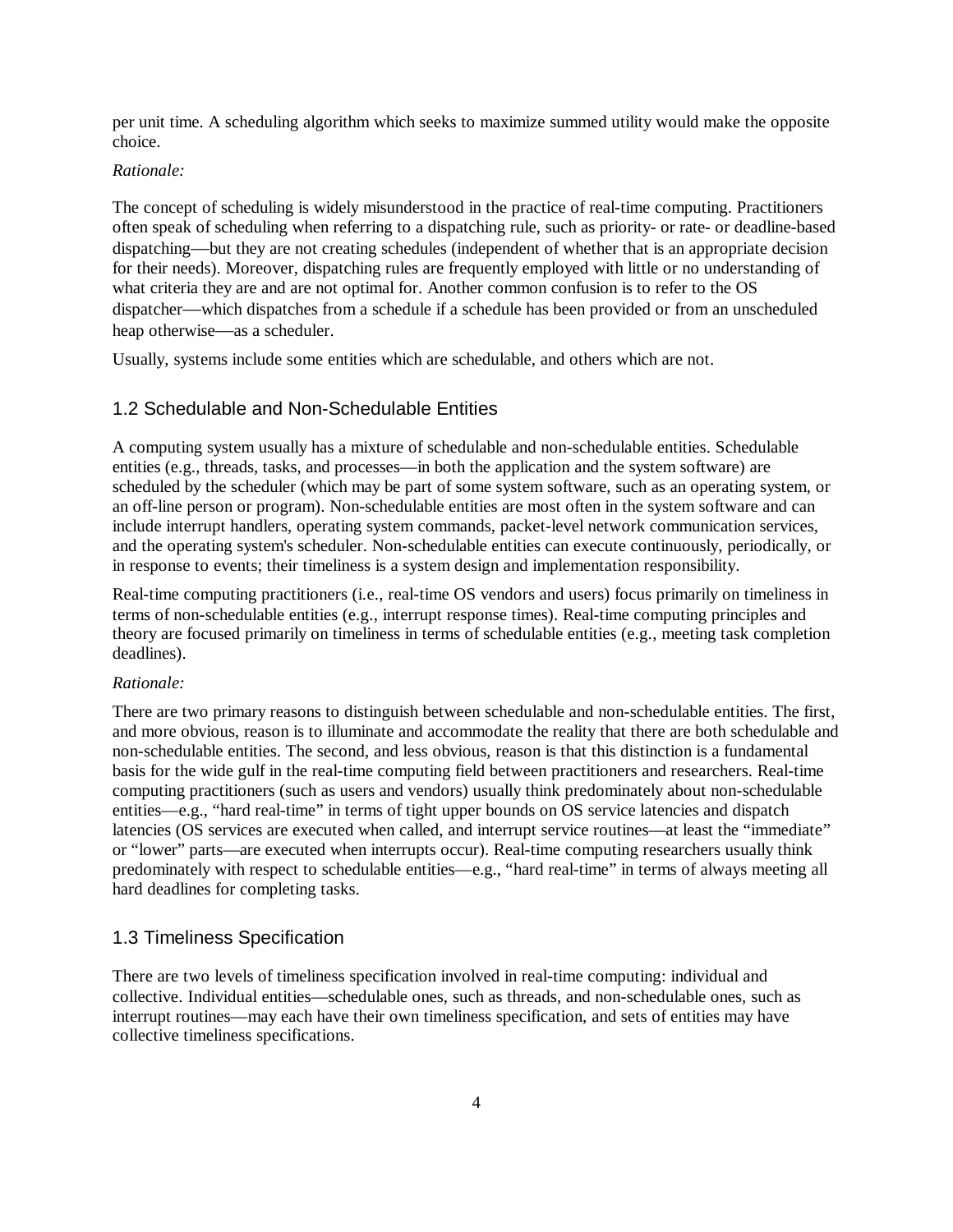#### *Rationale:*

Although the real-time computing practitioner community thinks in terms of non-schedulable entities, it does not normally consider that those entities have individual and collective timeliness specifications. Explicitly recognizing these specifications has benefits in both principle and in practice. In principle, both schedulable and non-schedulable entities can then employ the same concepts and terminology; in practice, designers and implementers are then encouraged to think explicitly and systematically about the timeliness of non-schedulable entities.

Schedulable and non-schedulable entities have different styles of timeliness specifications. Timeliness specifications for schedulable entities, which are normally derived from the physical nature of the application environment, are parameters provided to an on-line or off-line scheduler. Timeliness specifications of non-schedulable entities, on the other hand, are more often based on the required properties of the computing system per se (such as network characteristics) or on the generic intention to have minimal latencies. Thus they are not parameters; rather, they are usually designed and implemented into the system regardless of the specific applications.

## 1.3.1 Schedulable Entity Timeliness Specifications

The first level of timeliness specification for a schedulable entity (such as a thread) is that it may have one or more completion time constraints (e.g., deadlines). The second level of timeliness specification is that the currently runnable collective set of such threads is scheduled according to a policy which seeks to optimize the collective timeliness (e.g., meet all deadlines, minimize mean tardiness, etc.) and to optimize the predictability of that collective timeliness.

#### *Rationale:*

In a system with multiple threads with time constraints (e.g., deadlines), requiring that each thread must meet its deadline is equivalent to requiring that all threads must meet their deadlines (a collective scheduling optimization criterion). But meeting all deadlines is only one of many possible scheduling optimization criteria. Two other common criteria include minimizing the number of missed deadlines and minimizing mean tardiness. Any scheduling optimization criterion that can be expressed in terms of each individual thread's timeliness can also be expressed in terms of their collective timeliness, though the converse is not true.

## 1.3.1.1 Completion Time Constraint

A completion time constraint is a predicate which applies to some portion (frequently all) of a thread's locus of execution; that portion is called the time constraint's scope. The most common example of a completion time constraint is a deadline. Completion time constraints are usually part of the logic of the application and are typically derived from the physical nature of the application.

#### *Rationale:*

Completion time constraints are clearly necessary for time constraint based scheduling, and— perhaps not so clearly— they are also sufficient. Thread execution is usually initiated by an event— for example, an external interrupt, precedence constraint satisfaction, resource conflict resolution, or timeout— that makes the thread schedulable according to its eligibility (including its completion time constraint). Of course, a timeliness model that has minimal necessary concepts is not intrinsically more useful than a less minimal one which is more comfortable from the users' preferred view of the system. So, although explicit thread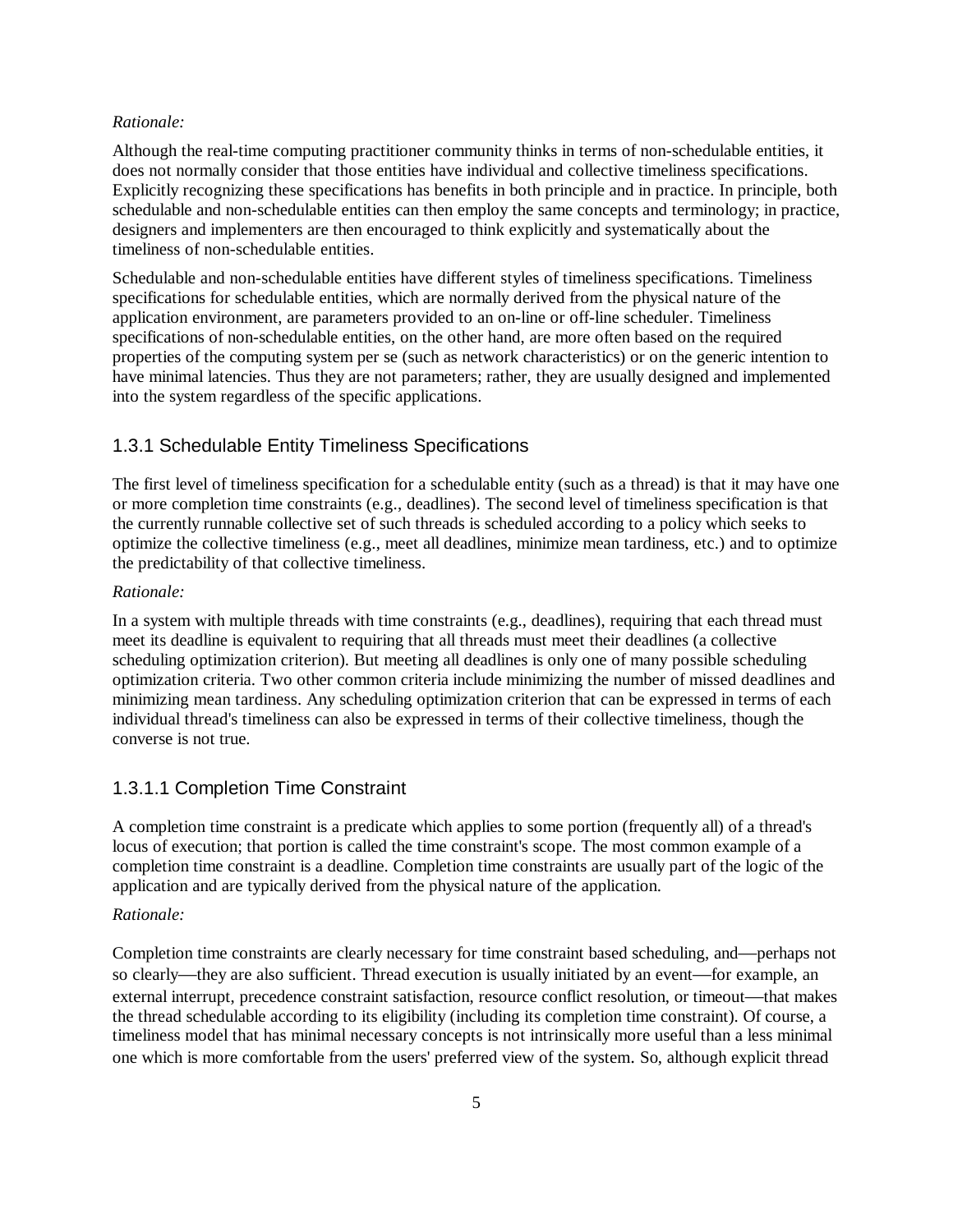initiation time constraints are not present in this model, they could be added.

The most common practice is that a thread (or task) is designed to have a single time constraint for the entirety of its execution—in other words, the whole thread has a deadline. This programming style is highly restrictive, because it is often natural from an application standpoint for a given activity, manifest as a thread, to perform a mix of activities— some of which have completion time constraints and others of which do not. Decomposition of that thread into a multiplicity of threads corresponding to separate time constraints— or to no time constraints— is a complicating artifact necessitated by schedulers (usually operating systems) that fail to accommodate arbitrary time constraint scopes for an individual thread.

## 1.3.1.1.1 Deadline

A deadline is a completion time constraint which specifies that the timeliness of the thread's transit through the deadline scope depends on whether the thread's execution point reaches the end of the scope before the deadline time has occurred, in which case the deadline is satisfied.

## *Rationale:*

Contrary to popular misconception in the real-time computing domain, a deadline per se (as used throughout fifty years of scheduling theory and practice) has no intrinsic semantics except that timeliness is related in some way to whether or not the deadline is met. Additional semantics are provided by the modifiers "hard" and "soft" in the real-time computing context, and by the scheduling optimization criteria in other (properly, in all) contexts.

## 1.3.1.1.2 Hard Deadline

A hard deadline is a completion time constraint, such that if the deadline is satisfied— i.e., the thread's execution point reaches the end of the deadline scope before the deadline time occurs— then the time constrained portion of the thread's execution is timely; otherwise, that portion is not timely.

## *Rationale:*

"Hard" adds to "deadline" the semantics of "timely"/"untimely" for the relationship between timeliness and meeting the deadline— but "hard deadline" is often misconstrued to have semantics beyond that. However, the significance of not meeting a hard deadline is specified by the scheduling optimization criterion— most often, all hard deadlines must be met for the system to be operating correctly.

## 1.3.1.1.3 Soft Deadline

A soft deadline is a completion time constraint, such that if the deadline is satisfied— i.e., the thread's execution point reaches the end of the deadline scope before the deadline time occurs— then the time constrained portion of the thread's execution is more timely; otherwise, that portion is less timely. Thus, a hard deadline is a special case of a soft deadline.

### *Rationale:*

"Soft" adds to "deadline" the semantics of "more timely"/"less timely" for the relationship between timeliness and meeting the deadline— thus, a hard deadline is a special case of a soft deadline, where "more" and "less" timely is binary (timely and untimely). In the soft real-time computing context, and in the general scheduling context, "more" and "less" timely is usually measured in terms of lateness (deadline minus completion time) or tardiness (max{0,lateness}).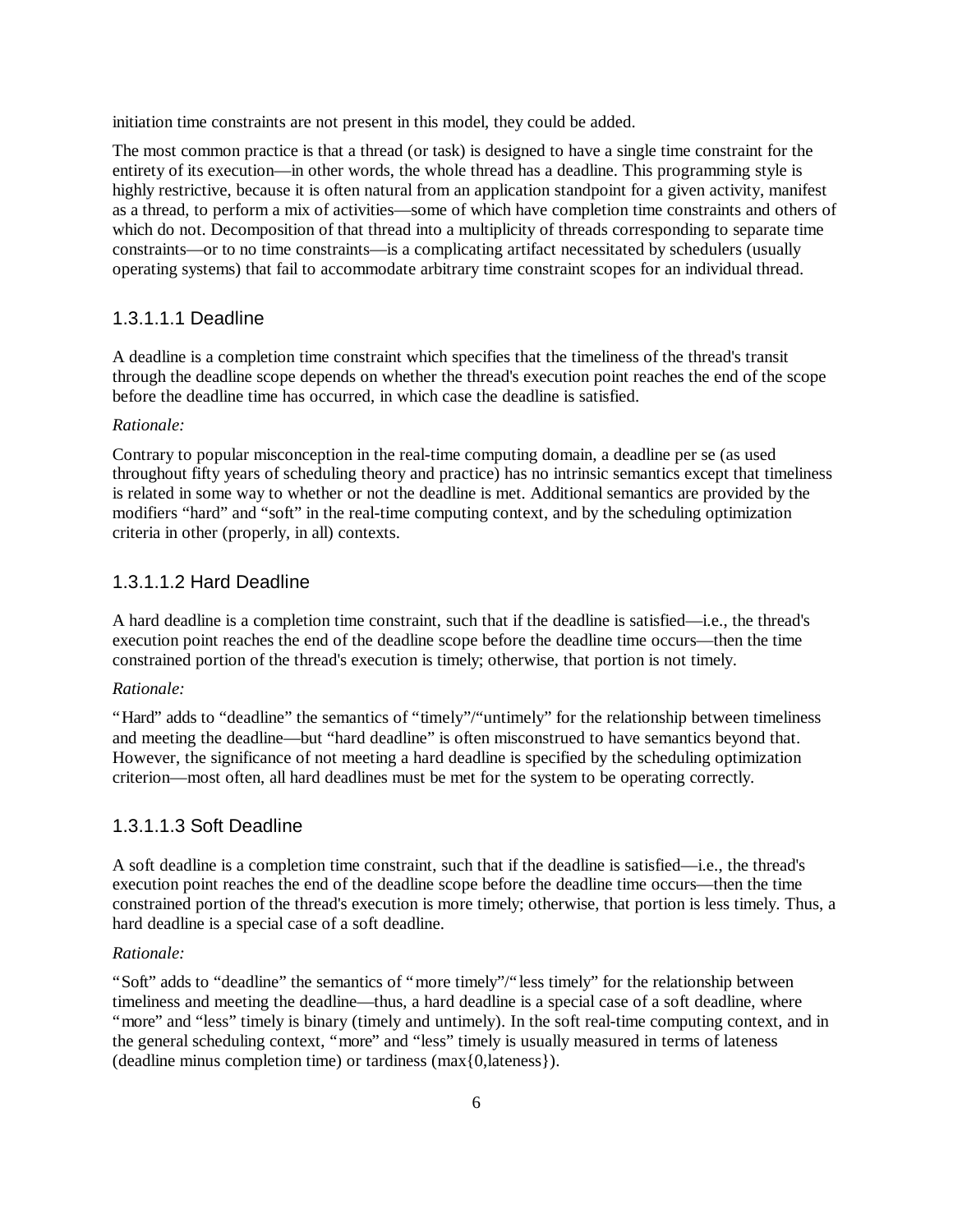## 1.3.1.1.4 Soft (General) Time Constraint

A soft (general) time constraint is any relationship between the time when the thread's execution point reaches the end of that time constraint's scope and the utility to the system of when it does so. Soft deadlines are binary-valued special cases of soft time constraints, while hard deadlines are the unit range special case of soft deadlines.

A thread for which there is no relationship between the timing of its execution and its utility to the system is a non-real-time thread.

#### *Rationale:*

Deadlines are only one class of completion time constraint: soft deadlines are binary-valued special cases of soft time constraints (and, as described above, hard deadlines are unit range special cases of soft deadlines). Lateness is a linear relationship between completion time and utility. Viewed as a function, unweighted lateness is a line with slope -1 and range  $\{\cdot\}$ -deadline, infinity  $\}$ . In general, the utility relationship may be arbitrary. For example, utility might increase in some fashion as completion time increases, reflecting that it is preferable for the thread to complete at a later time (communicating with a satellite has a lower bit error rate as the satellite rises sufficiently above the horizon). Alternatively, utility might remain constant for a range of completion times (as it does for all completion times prior to a hard deadline). Or, utility might decrease in an application- or situation-specific way (often linearly after a soft deadline).

"Non-real-time" is not a first class concept or term here, just as "real-time" is not. The concepts and terms in this document deliberately reflect the fact that "real-timeness" is a continuum, not binary.

## 1.3.1.2 Collective Timeliness Optimization Criterion

The second level of timeliness specification for schedulable entities in real-time computing is the collective timeliness optimization criterion. It specifies two dimensions of timeliness which are the basis for scheduling multiple threads with time constraints: collective timeliness optimality and the predictability of collective timeliness optimality. (Usually the scheduling policy optimization criterion also contains non-timeliness components, such as relative importance, proportional share, precedence constraints, and resource dependencies.)

## 1.3.1.2.1 Collective Timeliness Optimality

As used in this context, optimality refers to the merit of a schedule with respect to the timeliness component of the scheduling policy's optimization criterion. Every possible schedule has an optimality value according to this metric. Hard real-time scheduling has only one timeliness component in its optimization criterion— i.e., always meet all hard deadlines— which specifies that only maximum optimality is acceptable. Soft real-time scheduling includes all other possible timeliness components in scheduling optimization criteria; very common examples include minimizing the number of missed deadlines and minimizing the mean tardiness. In general, soft real-time systems are forced by circumstances (e.g., the dynamics of the application and the computing system) to have sub-optimal schedules and thus sub-optimal timeliness for some threads. Determination of which optimality values and thus which schedules— are acceptable is application-specific. In real-time computing, predictability of the optimality values is generally as important as the values per se.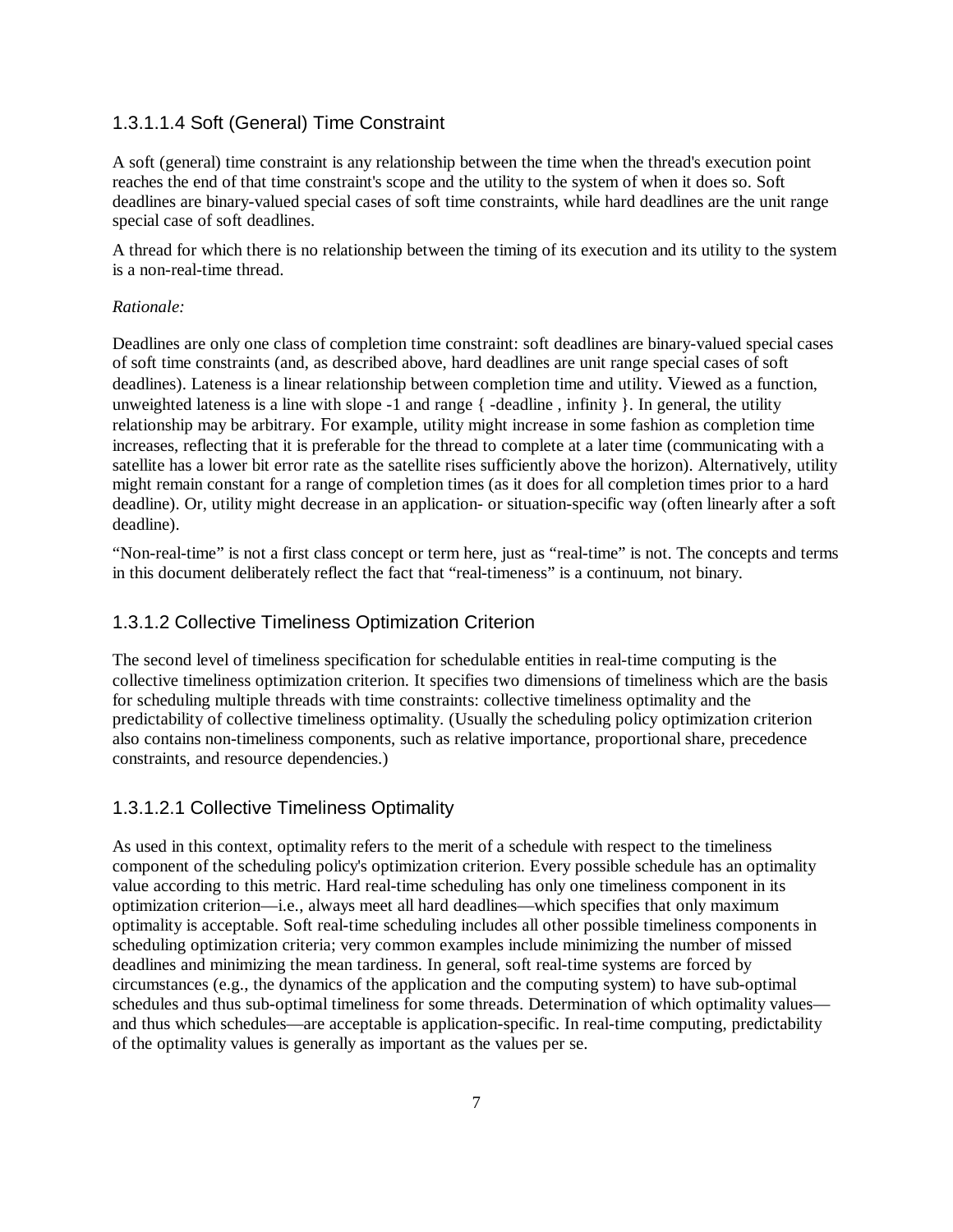#### *Rationale:*

A set of ready to run threads with individual time constraints could in general be scheduled to run in a multiplicity of different sequences. The application(s) and system almost always prefer some possible schedules over others; the basis for this preference is called the scheduling optimization criterion. Collective (and thus individual) thread timeliness is one factor in this criterion. A scheduling algorithm is employed which uses this criterion. Scheduling in general— and almost all interesting scheduling problems in particular— are NP-hard (i.e., require time which increases exponentially with the number of scheduled entities); thus, optimum schedules are the exception rather than the rule. Hard real-time scheduling is one of those fortunate exceptions: simple algorithms exist that— given their prerequisite conditions are satisfied— produce schedules which satisfy the timeliness factor of the optimality criterion to meet all hard deadlines (any such schedule is acceptable). Soft real-time scheduling is required when the hard real-time prerequisites cannot be satisfied, or when soft deadlines or general time constraints are more appropriate. Soft real-time scheduling optimization criteria and scheduling algorithms are more complex than the hard real-time ones, but are applicable to a much broader range of timeliness requirements and application/system conditions.

#### 1.3.1.2.2 Predictability

A property is predictable to the degree that it is known in advance. One endpoint of the predictability scale is determinism, in the sense that the property is known exactly in advance. The other endpoint is maximum entropy, in the sense that nothing at all is known in advance about the property. In stochastic systems (which include hard real-time ones as a special case), one way to measure predictability is the coefficient of variation  $C_v$ : the maximum predictability endpoint is the deterministic distribution (whose  $C_v=0$ ), and the minimum endpoint is the extreme mixture of exponentials distribution (whose  $C_v=8$ ).

#### *Rationale:*

Predictability of timeliness is the most fundamental property of a real-time system. And yet, predictability is among the most misunderstood concepts in real-time computing practice and even real-time computing theory. The two most frequently encountered manifestations of this misunderstanding are use of the terms "deterministic" and "predictable"interchangeably, and misuse of each of those terms individually. It is not necessary to involve physics or probability theory to arrive at an understanding of these concepts and terms which is sufficiently accurate and useful for real-time computing.

## 1.3.1.2.3 Predictability of Timeliness Optimality

The most important timeliness predictability is normally the predictability of collective timeliness optimality, rather than predictability of each individual thread's completion with respect to its own time constraint. In other words, it is the performance of the system as a whole (e.g., meet all deadlines, minimize the mummer of missed deadlines, etc.) which is most important. In principle, the predictability of any particular individual entity can be specified as part of the collective timeliness optimality criterion (e.g., meet thread  $T_a$ 's and  $T_b$ 's deadlines deterministically, and minimize the mean tardiness of all other threads' deadlines). In practice, it is simpler for the optimization criterion and scheduling algorithm to distinguish between hard and soft time constraints, or take relative importance into account, than it is to distinguish individual entities.

#### *Rationale:*

It is often natural to think about the predictability of the timeliness of one or more specific entities. For example, one might want the probability of meeting a deadline to be different for different threads,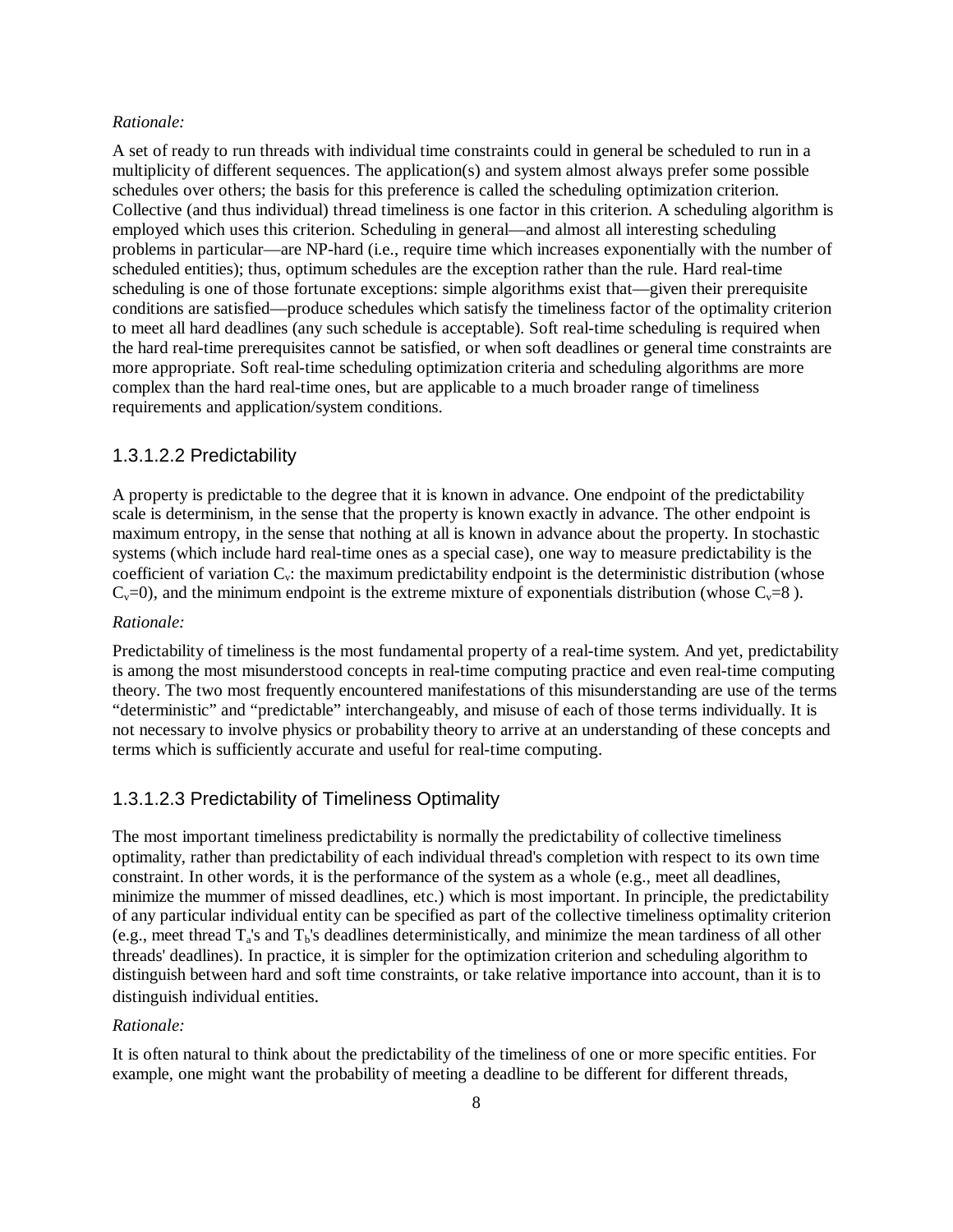perhaps depending on the lateness of certain preceding threads. But scheduling theory is primarily focused on the more tractable goal of scheduling the execution of all entities such that their collective timeliness is optimal according to some criterion (even so, most of the interesting cases are still intractable). Nonetheless, collective timeliness of the whole system, though often complex to specify, is the ideal measure. Heuristics are necessary in all but the simplest real-time systems.

## 1.3.1.2.4 Orthogonality of Collective Timeliness Optimality and Predictability

The two dimensions of collective timeliness— optimality and predictability of optimality— are orthogonal and generally must be traded off against one another on an application-specific basis. For example, it may be necessary to choose between one schedule which results in better optimality (e.g., lower mean tardiness) with a worse (higher) coefficient of variation and another schedule which results in worse optimality (e.g., higher mean tardiness) with a better (lower) coefficient of variation. Hard real-time is a special case where this tradeoff is not necessary.

## *Rationale:*

This is self-evident in theory and demonstrably true in practice.

## 1.3.2 Non-Schedulable Entity Timeliness Specifications

The timeliness specifications for non-schedulable entities correspond exactly to those for schedulable entities. Hard and soft upper bounds replace hard and soft deadlines; collective timeliness is unchanged, except for being a design and implementation time responsibility; and predictability of timeliness is unchanged.

## *Rationale:*

The timeliness specifications of non-schedulable entities are important, both because such entities perform functions which may be just as important as those of schedulable entities, and because they consume time and resources which scheduling cannot take into account. Upper bounds provide a means for assessing the timeliness of non-schedulable entities, and for accounting for their impact on the timeliness of schedulable entities. In real-time computing practice, upper bounds on latencies of nonschedulable entities (particularly interrupt response times and OS service times) are the primary measure of timeliness (whether that should be so or not). However, practice does not normally extend to recognizing that non-schedulable entities may have timeliness properties analogous to those of schedulable entities.

## 1.3.2.1 Non-Schedulable Entity Completion Time Constraint

The completion time constraints of non-schedulable entities are: hard and soft upper bounds on their execution latencies (durations), which correspond to hard and soft deadlines of schedulable entities; and general time constraints on their latencies, which correspond to general time constraints on schedulable entities.

## 1.3.2.1.1 Upper Bound

An upper bound in this context is a completion time constraint which specifies that the timeliness of the non-schedulable entity's transit through the upper bound's scope depends on whether the entity's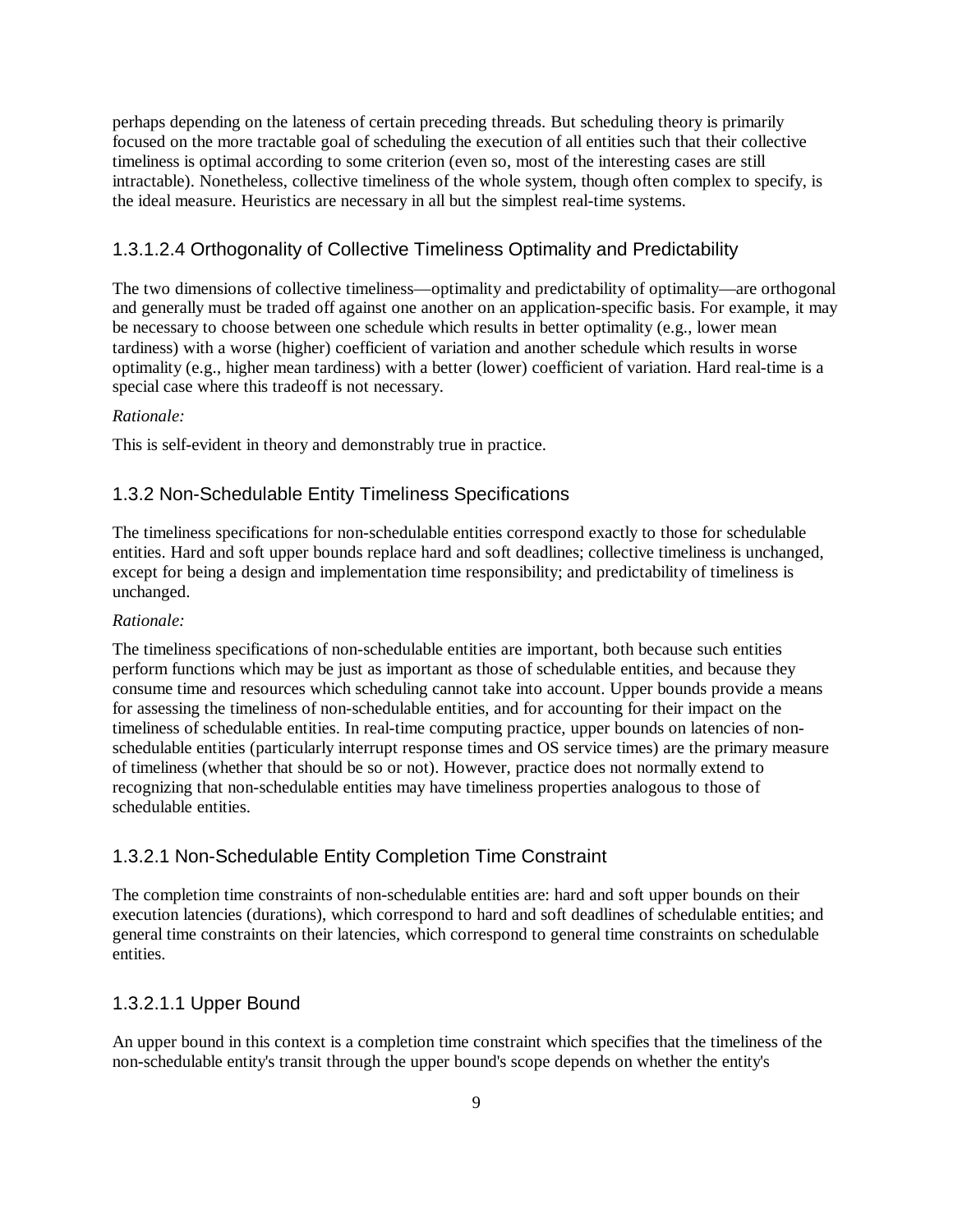execution point reaches the end of the scope before the upper bound time has occurred, in which case the upper bound is satisfied.

## 1.3.2.1.2 Hard Upper Bound

A hard upper bound in this context is a completion time constraint, such that if the upper bound is satisfied— i.e., the non-schedulable entity's execution point reaches the end of the upper bound scope before the upper bound time occurs— then the time constrained portion of the entity's execution is timely; otherwise, that portion is not timely.

## 1.3.2.1.3 Soft Upper Bound

A soft upper bound in this context is a completion time constraint, such that if the upper bound is satisfied— i.e., the non-schedulable entity's execution point reaches the end of the upper bound scope before the upper bound time occurs— then the time constrained portion of the entity's execution is more timely; otherwise, that portion is less timely. Thus, a hard upper bound is a special case of a soft upper bound.

## 1.3.2.1.4 Non-Schedulable Entity Soft (General) Time Constraint

A soft (general) time constraint is any relationship between the time when the non-schedulable entity's execution point reaches the end of that time constraint's scope, and the utility to the system of when it does so. Soft upper bounds are binary-valued special cases of soft time constraints, and hard upper bounds are the unit range special case of soft upper bounds.

A non-schedulable entity for which there is no relationship between the timing of its completion and its utility to the system is a non-real-time entity.

## 1.3.2.2 Collective Non-Schedulable Entity Timeliness Optimization Criterion

Collective timeliness optimality of non-schedulable entities is analogous to that of schedulable entities, except that seeking the optimality is the responsibility of the system/application design and implementation process. Non-schedulable entity collective timeliness optimality criteria can be employed which are analogous to those for schedulable entities (meet all hard upper bounds, minimize the mean tardiness according to relative importance, etc).

## 1.3.2.3 Predictability of Non-Schedulable Entity Collective Timeliness Optimality

Predictability of timeliness optimality for non-schedulable entities is analogous to that for schedulable entities.

## 1.3.3 Hard Real-time

Hard real-time is the case where: for the schedulable entities, some time constraints are hard deadlines, and the timeliness component of the scheduling optimization criterion is to always meet all hard deadlines (additional components may apply to any soft time constraints); for the non-schedulable entities, some upper bounds are hard, and the system has been designed and implemented so that all hard upper bounds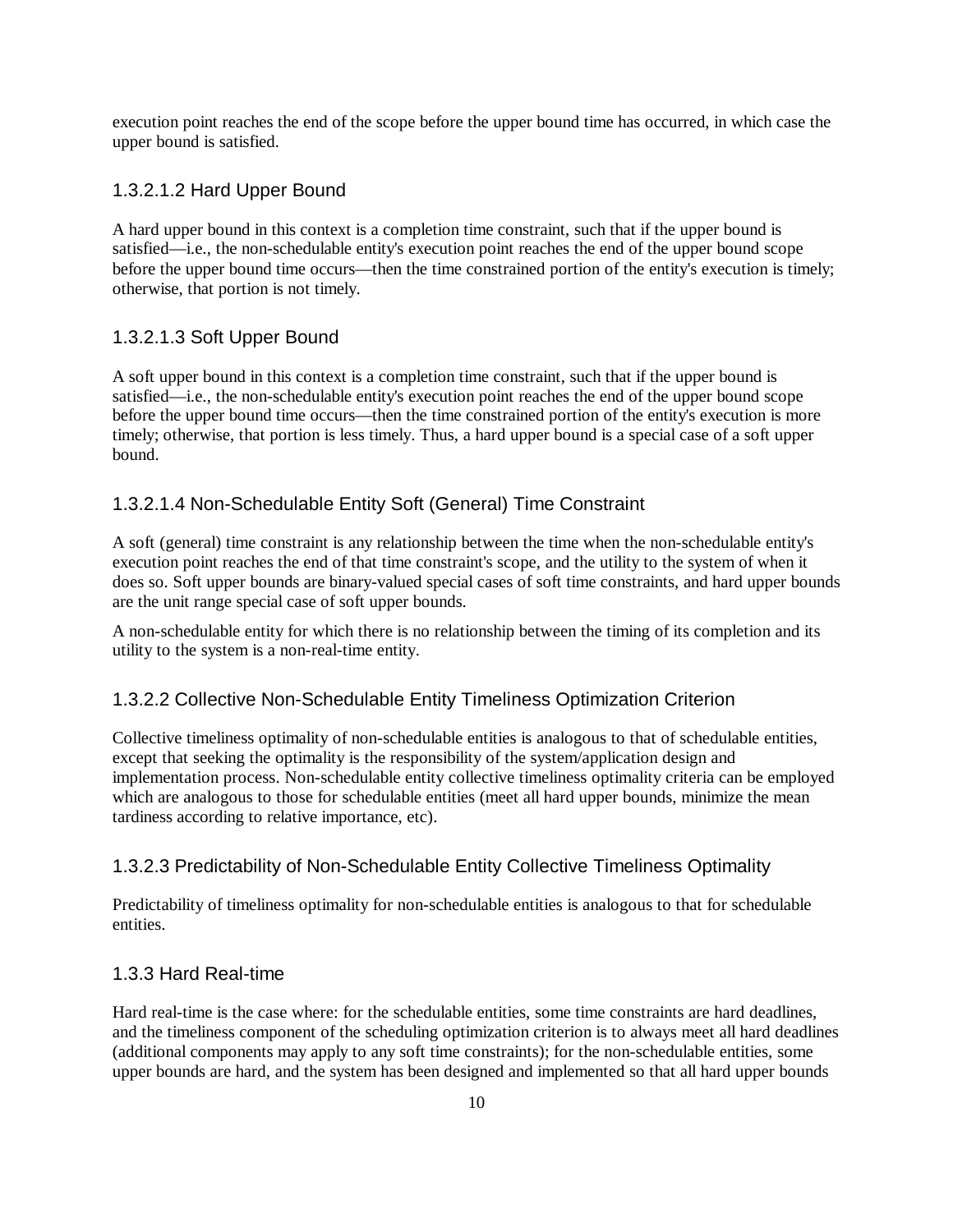are always satisfied (other non-schedulable entities may have soft upper bounds). Thus, the feasible schedules (with respect to those schedulable entity time constraints) are always optimal, and the predictability of that optimality is maximum (deterministic).

#### *Rationale:*

Hard real-time is one of the basic concepts in real-time computing which is almost universally misunderstood in practice. While practitioners typically think primarily in terms of non-schedulable entities, real-time computing theoreticians typically think exclusively in terms of schedulable entities. An effective definition must not only be in terms of collective completion timeliness, but also in terms of both schedulable and non-schedulable entities.

## 1.3.4 Soft Real-time

Soft real-time represents all cases which are not hard real-time (soft real-time is the general case, of which hard real-time is a special case). Time constraints are soft (which may include the hard deadline special case), such as the classical lateness function. Any scheduling optimization criteria may be used (including the hard real-time special case), such as minimizing the number of missed deadlines, or minimizing mean tardiness, or maximizing the accrued utility. Predictability of schedule optimality (and thus thread timeliness) is generally sub-optimal, but may be deterministic (including but not limited to the special hard real-time case). Upper bounds are soft, and predictability of non-schedulable entity timeliness is generally sub-optimal.

#### *Rationale:*

Soft real-time is even less well-defined than hard real-time, because even the real-time computing theoreticians tend to leave it at the tautology "not hard real-time." Soft real-time corresponds directly to a precisely defined corresponding concept in scheduling theory.

## 1.4 Real-time Resource Management

Resource management is real-time to the degree that it explicitly employs the time constraints (e.g., deadlines) of the schedulable entities (such as threads). Real-time resource management can be done by the programmers a priori or by the computing system at runtime.

#### *Rationale:*

It is useful to have a qualitative basis for considering the degree to which resource management is realtime— one that is consistent with the real-time computing concepts and terms. But it does not appear useful to have a quantitative measure.

## **Terms**

**Application binding time:** The time at which a decision as to what features will be present in the deployed environment is made. This includes whole classes, methods, and fields. Application binding time is usually the latest time at which symbolic resolution can possibly occur. The EmbeddedJava™ technologies allow a form of ahead-of-time application binding, where developers can specify which features will be required by their application and which will not be required (this distinction can potentially be made before the application code exists).

**Asynchronous event/Synchronous event:** A synchronous event is one that is triggered by some action of a flow of control, and therefore its timing is predictably tied to that flow. An asynchronous event is one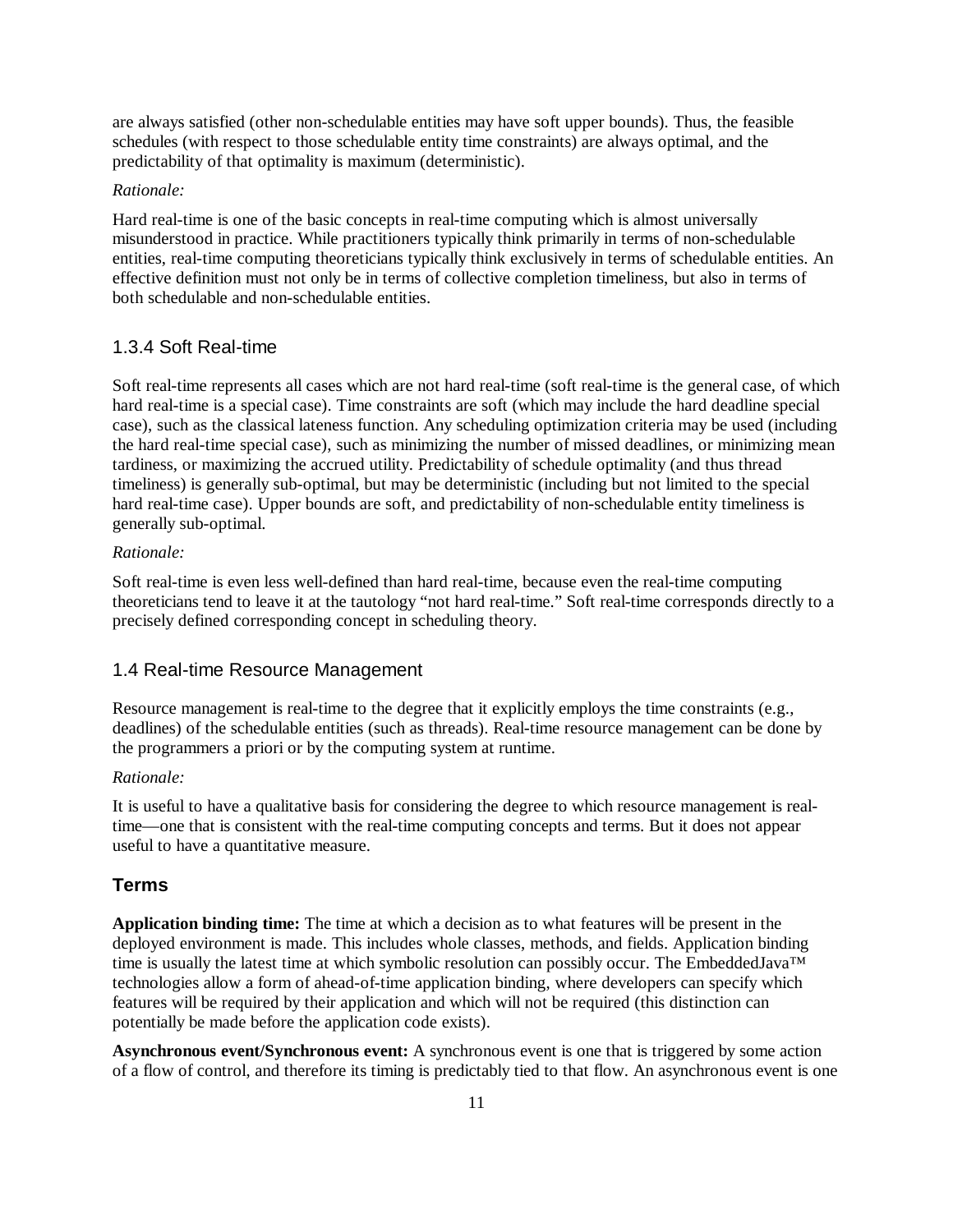that is triggered by some action that is not part of a flow of control, and therefore its timing is unpredictable with respect to that flow of control.

**Atomic:** Refers to an operation that is never interrupted or left in an incomplete state under any circumstances [Javasoft].

**Component:** "Black box" components are sufficiently characterized by their specification and are delivered in bytecode form. For real-time systems, "sufficiently characterized" includes timing information and perhaps the rate of garbage production. For embedded systems, the resource footprint is also an issue.

**Garbage**: The heap is a region of memory within which objects of temporary utility (heap objects) are allocated. Heap objects that are referenced from the programmer-declared local variables of any Java thread and heap objects referenced from specially designated native memory locations identified as root pointers are called "live objects". All other objects are called "garbage".

**Garbage collection (GC):** The process that automatically identifies dynamically allocated objects that are no longer reachable (garbage) and reclaims the space occupied by those objects. Garbage collection consists of both garbage detection and garbage reclamation.

**Interpreter:** The module that alternately decodes and executes every statement in some body of code. The Java interpreter decodes and executes Java bytecode [Javasoft].

**Negotiating component (NC):** A "place holder" name for a type of component that implements a set of special interfaces to communicate with the Java platform about its resource requirements.

**Process:** A virtual address space containing one or more threads [Javasoft].

**Real-time component:** see Negotiating Component.

**Real-time garbage collection:** Garbage collection characterized by having bounded system pause time, a guaranteed rate of memory reclamation, and a bounded allocation time. The system pause time is the time required to preempt garbage collection activities when a higher priority thread becomes ready to run. The rate of memory reclamation may depend on the rate of garbage creation, which is determined by the system workload. The bound on allocation time is the maximum amount of time required to allocate new objects assuming the rate of new memory allocation does not exceed the rate of memory reclamation. The bound on allocation time may be a function of the size of the allocation.

**Real-time Java infrastructure:** Consists of the Java Platform with Real-time extensions and tools to provide real-time capabilities to the Java application.

**RTJ:** Acronym used to define the functionality provided by the Real-time extensions to the Java Platform.

**Runtime system:** The software environment in which programs compiled for the Java Virtual Machine (JVM) can run. The runtime system includes an implementation of the JVM, which may be a Java interpreter, and all the code necessary to load Java programs, dynamically link native methods, manage memory, and handle exceptions. [Javasoft].

**Symbolic resolution time:** The time at which symbolic references within a program are resolved. This is analogous to link time in a  $C_{++}$  program. In most implementations of the Java platform, this symbolic resolution is done at runtime. Dynamic classloading requires symbolic resolution at runtime. Some systems allow Java classes to be efficiently stored in ROM, which can move some or all symbolic resolution to part of the build process. Static ("ahead of time") compilers often move symbolic resolution to build time— except, of course, for dynamically loaded code.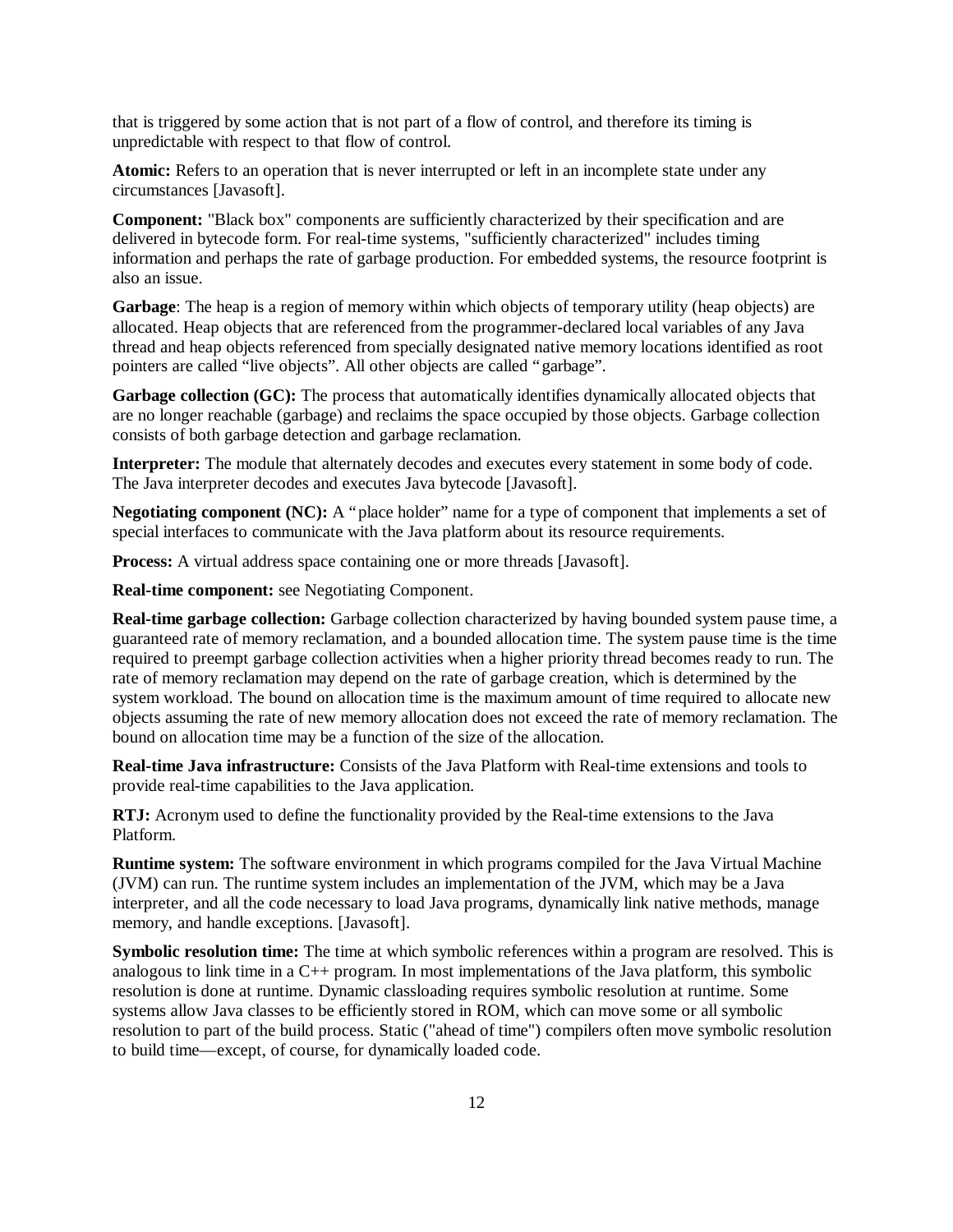**Thread:** A schedulable entity that contends for a resource and is scheduled to acquire it [Jensen].

## **Sources**

<u>.</u>

[Javasoft] Sun Microsystems, Inc. provides an on-line glossary of Java related terms. See http://www. Javasoft.com/docs/glossary.print.htm.

[Jensen] Doug Jensen, of The Mitre Corporation, provides an excellent source of explanatory material on real-time concepts at http://www.realtime-os.com/rt-java\_glossary/transit/rt-java\_glossary.htm.

## **Section 2 — Java Traits**

The Requirements Group considers these Java traits to provide a basis for the real-time requirements and motivation for Java's use by the real-time community:

- Java's higher level of abstraction allows for increased programmer productivity (although recognizing that the tradeoff is runtime efficiency).
- Java is relatively easier to master than C++.
- Java is relatively secure, keeping software components (including the JVM itself) protected from one another.
- Java supports dynamic loading of new classes.
- Java is highly dynamic, supporting object and thread creation at runtime.
- Java is designed to support component integration and reuse.
- The Java technologies have been developed with careful consideration, erring on the conservative side using concepts and techniques that have been scrutinized by the community.
- The Java programming language and Java platforms support application portability.
- The Java technologies support distributed applications.
- Java provides well-defined execution semantics.

## **Section 3 — Guiding Principles**

The following three guidelines were used by the Requirements Group to develop the cross-disciplinary requirements for real-time functionality that are expected to be needed by real-time applications written in the Java programming language and executed on various Java platforms.

1. The design of  $RTJ<sup>2</sup>$  may involve compromises that improve ease of use at the cost of less than optimal efficiency or performance.

 $2^2$  As defined in the Terms section, "RTJ" is used to identify the sum of the functionality and services that would be provided through real-time extensions for the Java platform.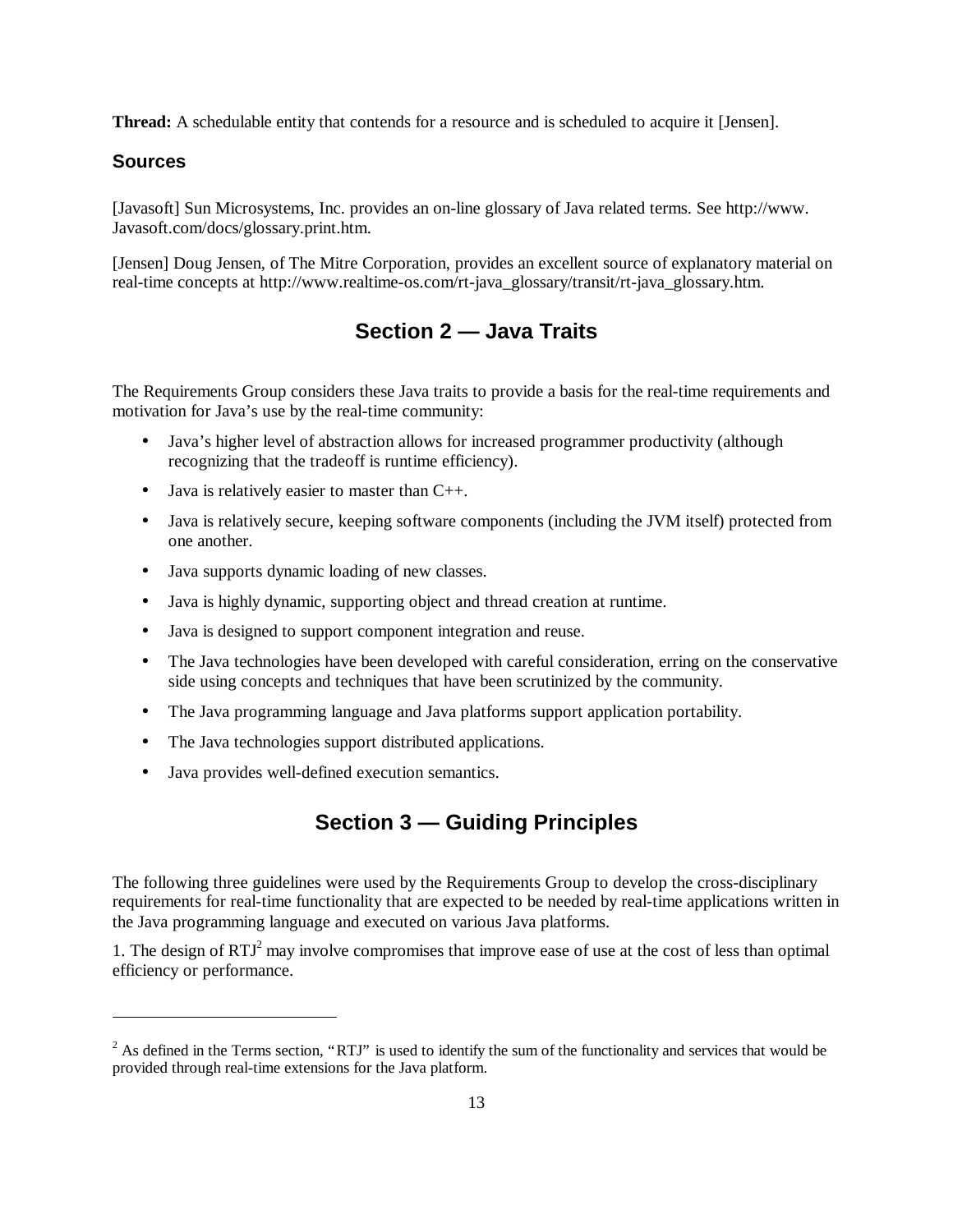2. RTJ should support the creation of software with useful lifetimes that span multiple decades, maybe even centuries.

3. RTJ requirements are intended both to be pragmatic, by taking into account current real-time practice, and visionary, by providing a roadmap and direction to advance the state of the art.

### *Discussion:*

The current predominant practice for development of real-time software uses the C programming language in combination with real-time operating systems (either commercial or proprietary). The Requirements Group recognizes the following real-time operating system services as key: (1) support for fixed priority, round-robin scheduling; (2) mutual exclusion locking with some form of priority inversion avoidance protocol (such as priority inheritance or priority ceiling); (3) inter-task synchronization (such as is provided by semaphores); (4) an ability to write interrupt handlers and device drivers; (5) an ability to manage interrupts (enabling, disabling, prioritizing); and (6) an ability to timeout or otherwise abort a running task.

In the real-time operating system marketplace, key technical product differentiators include: (1) small memory footprint, (2) fast interrupt response latency, (3) breadth of general-purpose operating system services, and (4) host-target cross development tools. Today's commercially successful real-time operating systems offer configurations that range in size from less than 10 Kbytes to several megabytes; offer response latencies measured in tens of microseconds; include libraries for graphics applications, network sockets, and file and device I/O; and provide full-featured symbolic debuggers and execution performance monitoring tools.

As the domain and sophistication of real-time systems expand, there is considerable opportunity to advance the state of the art. Opportunities that are recognized and valued by the Requirements Group include: (1) automated support for execution time and schedulability analysis and (2) support to allow independent real-time software components to determine their resource needs and to negotiate for the resources they require. In general, the vision of advancing the state of the art is to enable the development and widespread deployment of portable real-time software components.

Consistent with the current state of practice, the base real-time Java specification must provide mechanisms to allow the following minimal set of real-time operating system capabilities:

- 1. Support for fixed priority, round-robin scheduling.
- 2. Mutual exclusion locking with some form of priority inversion avoidance protocol.
- 3. Inter-task synchronization.
- 4. An ability to write interrupt handlers and device drivers.

5. An ability to associate a segment of code with a hardware interrupt (for example, by hooking into the vector table or wrapping the code segment in an interrupt service thread).

6. An ability to timeout or otherwise abort a running task.

To the extent reasonably possible, real-time profiles (if not the base set of requirements) should address the special needs of particular real-time constituencies as characterized by: (1) small memory footprint, (2) fast interrupt response latency, (3) breadth of general-purpose operating system services, and (4) cross development tools. Future profiles and/or evolution of the base or existing profiles should support advancement of the state of the art, as described above.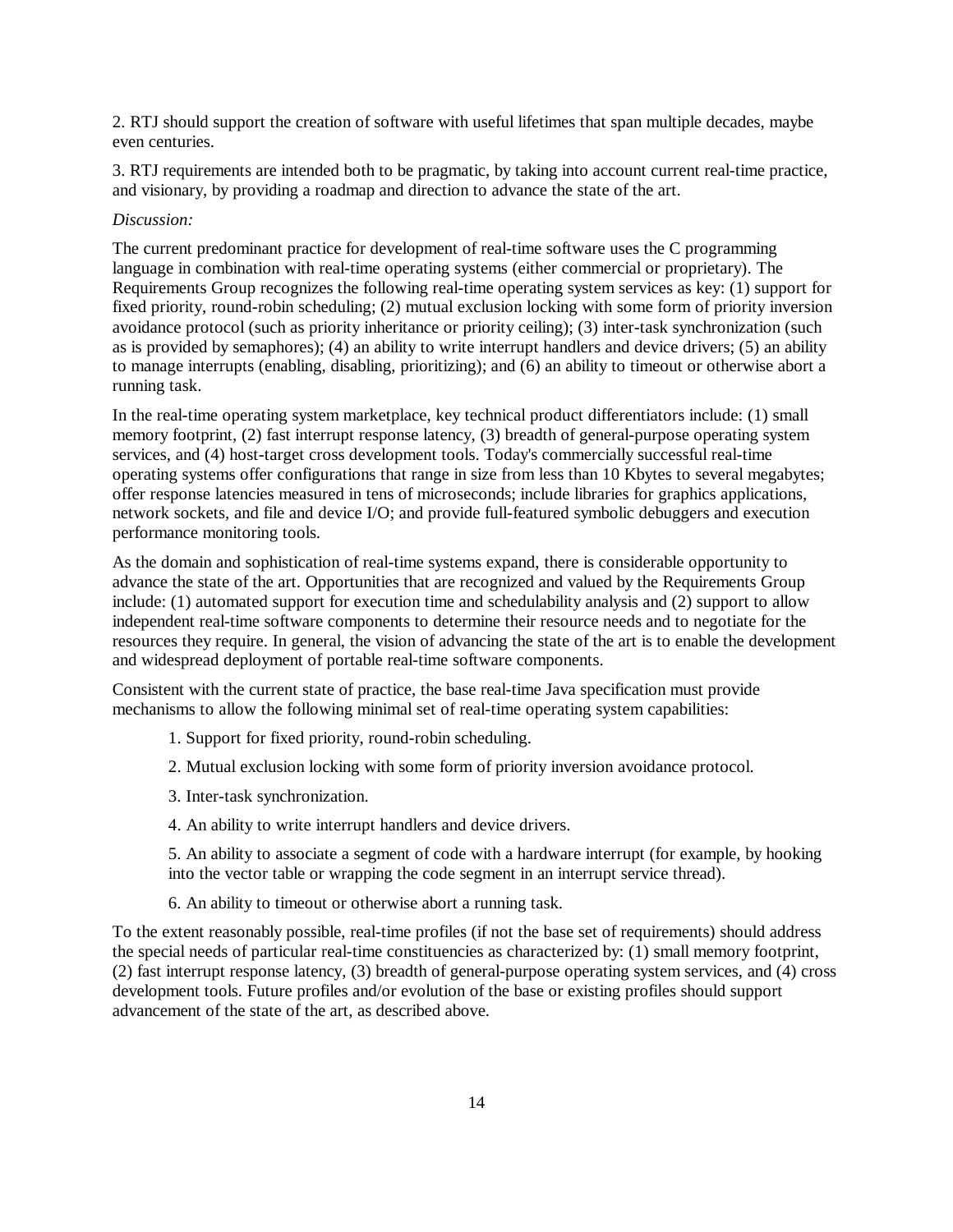## **Section 4 — Core Functionality and Profiles**

Because of the wide variety of applications that need to be served by these requirements, they should be partitioned into a small set of profiles built on top of a common RTJ core. This partitioning should result in the smallest set of profiles possible to meet the varying needs of users. Specifications should provide a framework for these profiles. The RTJ core consists of real-time functionality distinct from the underlying Java specification. This core should consist of real-time functionality that addresses the needs of common real-time applications. One way to describe a possible level of core functionality is to consider the intersection of the capabilities provided by widely available real-time operating systems.

Profiles should contain a set of related functionality that is useful to be added to a system as a unit. Profiles may augment or restrict the base core as necessary. It is expected that in some cases profiles will be mutually exclusive. Implementations of the specification should choose which profiles to implement. All implementations must implement the core except as defined by profiles that restrict the core. The specification must allow implementations that implement only those parts of the core that are required in the presence of one or more restrictive profiles. For an implementation to be described as supporting a given profile, it must make all and only the functionality of that profile available at application binding time. Examples of application binding time include but are not limited to the point where classes are loaded dynamically, or when an application is placed in ROM. [Editors' note: Consensus was not reached regarding restrictive profiles.]

The core of real-time functionality must be established for the profiles to augment and or restrict.

Some examples of possible profiles:

- 1. Safety critical,
- 2. High availability and fault tolerant,
- 3. Low latency,
- 4. Deadline-based scheduling, or priority, or round-robin, or none,
- 5. No dynamic loading,
- 6. Bare bones, and
- 7. Distributed real-time.

## **Section 5 — Core Requirements**

[Editors' note: Unless explicitly stated otherwise, the Requirements Group reached consensus on each of the following requirements and derived requirements.]

**Core Requirement 1:** The specification must include a framework for the lookup and discovery of available profiles. For example, existence of a profile; enumeration of profiles; availability of profiles for loading; and, potentially, versioning.

**Core Requirement 2:** Any garbage collection that is provided shall have a bounded preemption latency. The preemption latency is the time required to preempt garbage collection activities when a higher priority thread becomes ready to run. The specification must clearly define the restrictions that are imposed by preemption. (For example: Can preempting tasks allocate memory? Can they refer to existing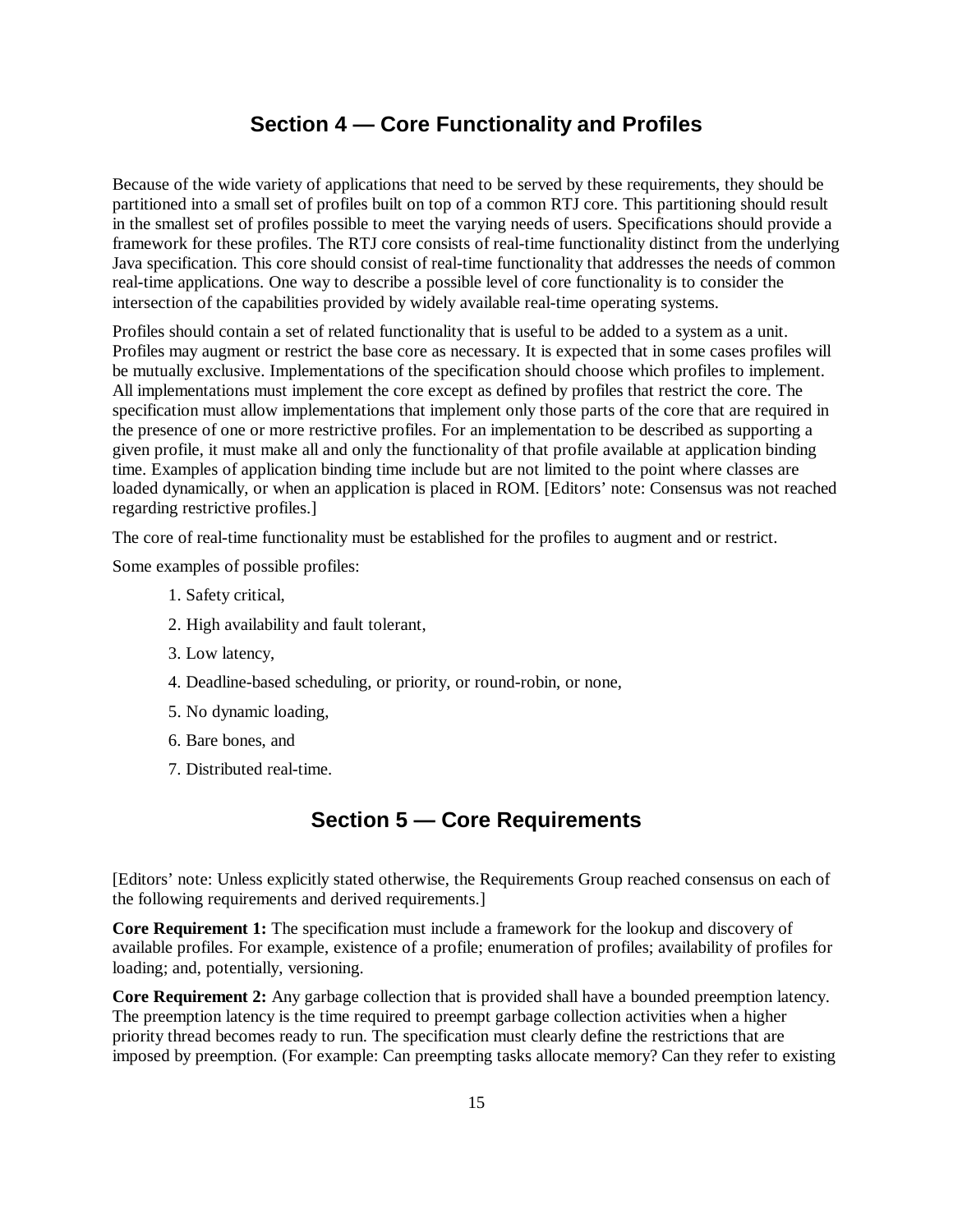#### objects?)

#### *Rationale:*

Garbage collection activity will need to be preempted, just like other activities in a priority-preemptive scheduling environment. In order to produce a valid real-time schedule, the preemption latency associated with garbage collection must be bounded.

Timely preemption of a garbage collector may put the heap under its management in an inconsistent state. Thus, it may not be possible for a preempting real-time thread to act upon that heap.

Dynamic memory de-allocation in Java is implicit; thus, if dynamic memory management is required for a given application, garbage collection is an appropriate technique. However, many real-time systems, especially hard real-time systems, do not require dynamic memory management, and have no need for its space and time overhead. It is possible to create real-time Java applications that do not require any dynamic memory management. Further, it is possible to create low-latency real-time Java applications in which dynamic memory management is present, but is not needed to service high-priority, low-latency events. Bounded preemption time for the garbage collector is thus required.

### **Derived Core Requirements for Core Requirement 2**

**DCR 2.1:** For the functionality (language and libraries) that are expected to be used by real-time threads, a tight upper bound on the memory resources required by that functionality must be quantifiable prior to runtime. (For example, how much memory is required to represent objects of a particular type? How much memory will be allocated by invoking a particular method?)

#### *Rationale:*

This requirement is traceable to Goal 8 below (real-time Java should allow resource reservations and should enforce resource budgets). This requirement is particularly important to those designers who wish to pre-allocate memory and forego garbage collection for a particular application.

**DCR 2.2:** The specification must identify the set of functionality that may be used by real-time threads. Possible restrictions on these threads are not necessarily the result of only memory allocation (e.g., pointer assignments that change the liveness of an object).

#### *Rationale:*

The behavior of real-time threads may need to be restricted so as not to interfere with the preempted system state. For example, timely preemption of a garbage collector may put the heap under its management in an inconsistent state. Thus, it may not be possible for a preempting real-time thread to act upon that heap.

**DCR 2.3:** RTJ must not require bounds on when or whether an object is finalized or reclaimed.

#### *Rationale:*

Such bounds would be conflict with the Java Language Specification.

**DCR 2.4:** Within RTJ, the GC overhead, if any, on the application must be quantified.

#### *Rationale:*

Garbage collection activity must be scheduled like any other activity in a real-time system. If the GC overhead is not quantifiable, a valid real-time schedule cannot be constructed.

**Core Requirement 3:** The RTJ specification must define the relationships among real-time Java threads at the same level of detail as is currently available in existing standards documents. An example of the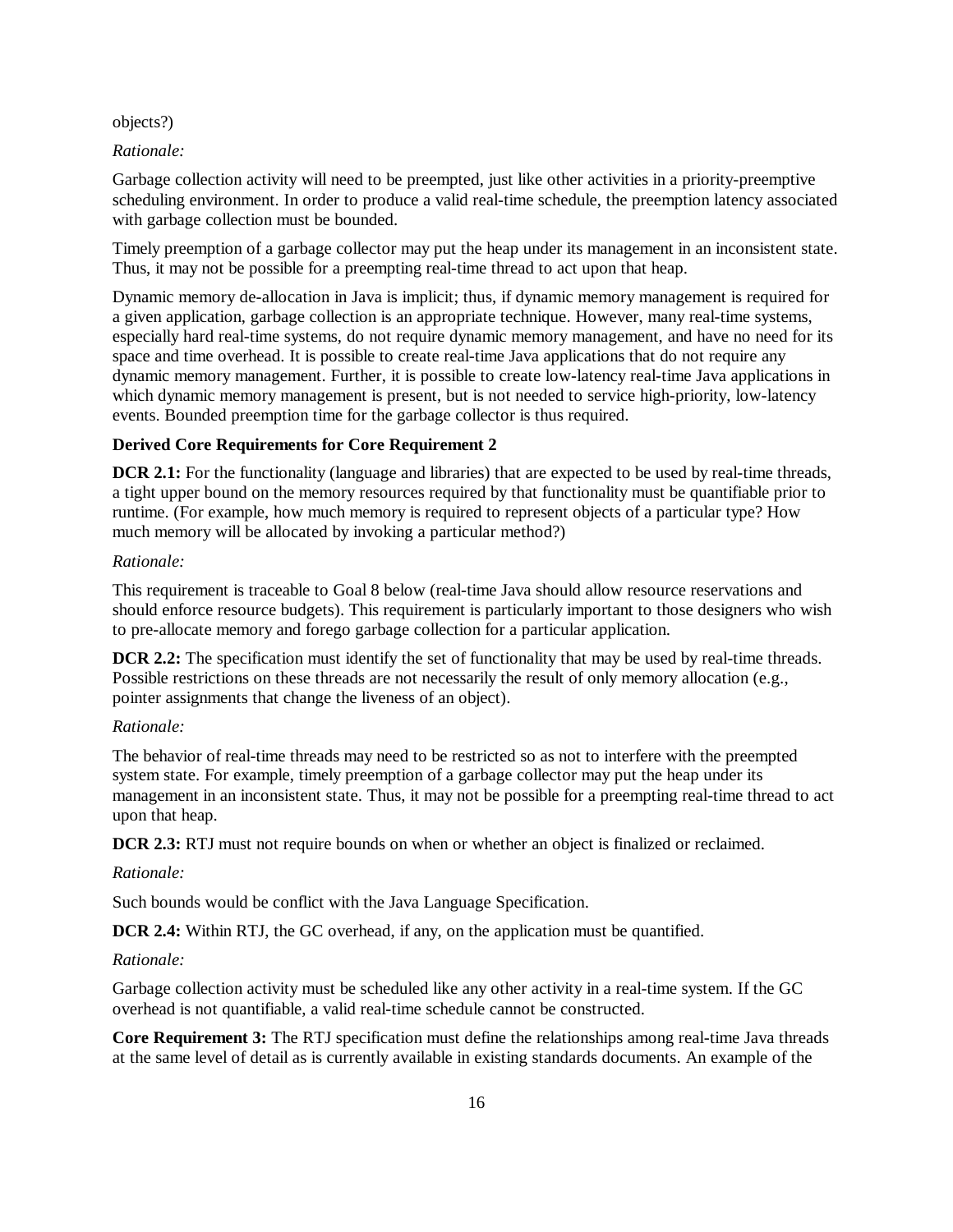minimal requirements for specification would be POSIX 1003.1B. Examples of these relationships include thread scheduling, wait queue ordering, and priority inversion avoidance policies.

**Core Requirement 4:** The RTJ specification must include APIs to allow communication and synchronization between Java and non-Java tasks.

**Core Requirement 5:** The RTJ specification must include handling of both internal and external asynchronous events. The model must support a mechanism for executing Java code in response to such events. This mechanism should fit in well with existing Java mechanisms (such as wait/notify). [Editors' note: There was no agreement whether general asynchronous events that target individual threads are required.]

**Core Requirement 6:** The RTJ specification must include some form of asynchronous thread termination. This asynchronous thread termination must have the following properties:

- 1. By default a thread cannot be aborted.
- 2. The target code determines where it can be aborted.
- 3. When a thread is aborted:
	- a. all locks are released, and
	- b. finally clauses execute on the way out when the thread is being aborted.

4. No facility for aborting uncooperative code need be provided. The termination shall be deferred if the code currently executing has not indicated a willingness to be terminated.

5. Mechanisms must be provided that allow the programmer to insure data integrity.

**Core Requirement 7:** The RTJ core must provide mechanisms for enforcing mutual exclusion without blocking. This requirement does not imply that a real-time thread should be allowed to disable/enable interrupts to achieve these results.

The specification must require that the mechanisms do not allow a non-real-time thread to gain complete control of the machine. Specifically, the scheduler will continue to dispatch threads and interrupt handlers, other than the one possibly attached to the thread using the non-blocking mutex, which will continue to execute. The specification should take care to minimize the risks to the system integrity, possibly by integrating with Java's existing security manager.

### *Rationale:*

The initial thought for "mutual exclusion without blocking" was a mechanism to construct atomic sequences of Java instructions. This mechanism cannot do anything that could not be done with any locking mechanism, but this gives the language a way to expose any efficient mechanisms for atomic sequences that might be supported by the underlying platform.

The obvious mechanism is masking interrupts. Provided that the atomic interval is brief, masking interrupts is a standard way for operating system code to guarantee that an instruction sequence will not be interrupted.

Masking interrupts has three problems:

- 1. Masking interrupts is not sufficient if multiple processors are executing Java threads.
- 2. Masking interrupt capability is not available unless Java is running in system state.

3. Masking interrupts affects the entire machine. Non-Java interrupts are also masked, and there are no requirements to limit the duration of the atomic section.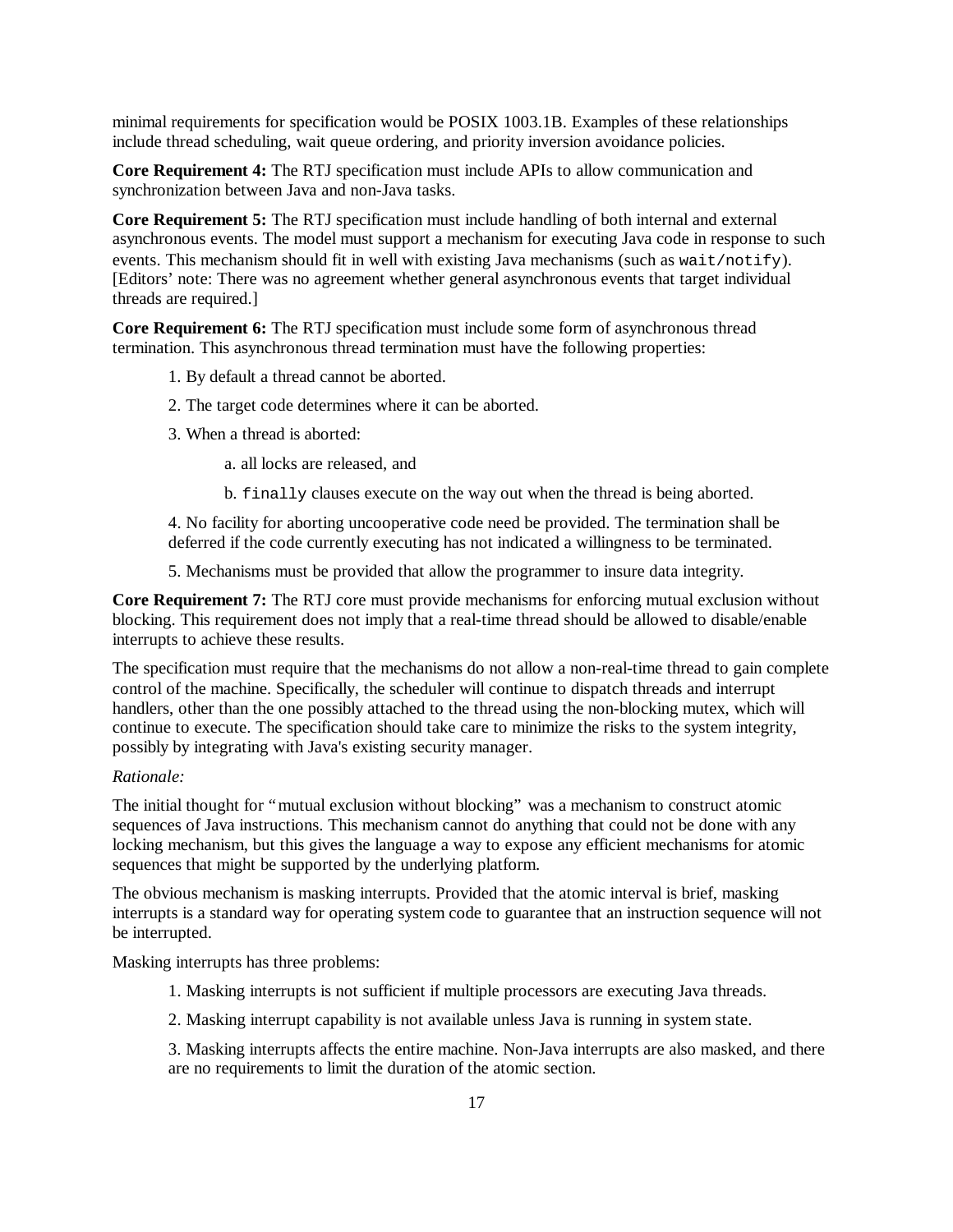The requirement rules out masking interrupts since the dispatcher is required to continue to switch threads and to service interrupts. This removes the above problems, but leaves a puzzle.

A possible solution is to provide a "conditional acquire lock" function that will never block, but will only return success if the resource is not locked and it acquires the lock. That seems to meet the requirement, but that solution was never raised as a possibility during the Requirements Group's meetings. Conditional lock would lead toward the family of two-phase commit-like procedures instead of the simple startatomic/end-atomic model proposed.

Possibly, the non-blocking mutual exclusion requirement can be met by pretending not to block.

The system could use blocking mutual exclusion with a global lock shared by all threads. True, a process might block when it tried to start the mutual exclusion section, but it would behave just the same if another thread started a non-blocking mutual exclusion at just that moment.

A long atomic section— or one that could include garbage collection or finalizer execution, exceptions, or other hard-to-predict code— could be a serious problem for the real-time characteristics of the entire application. It would be possible to ask that atomic sections be restricted in what they can do and how long they can run. However, such a restriction would probably require a JVM change. The length restriction would lead to a requirement that the code in the atomic section be "analyzable" (e.g., an automated tool that cannot set a ceiling on the number of instructions that will be executed in the atomic section would be illegal).

[Editors' note: For historical accuracy, it should be noted that the following requirement was removed by consensus: The RTJ specification must provide mechanisms for ensuring data integrity in the presence of asynchronous event handling which may result in changes in the control sequence (such as provided by the PERC atomic statement).]

**Core Requirement 8:** The RTJ specification must provide a mechanism to allow code to query whether it is running under a real-time Java thread or a non-real-time Java thread.

**Core Requirement 9:** The RTJ specification must define the relationships that exist between real-time Java and non-real-time Java threads. It must provide mechanisms for communication and sharing of information between real-time Java and non-real-time Java threads.

## **Derived Core Requirements for Core Requirement 9**

**DCR 9.1:** Traditional Java software must run as non-real-time tasks.

[Editors' note: For historical accuracy, it should be noted that the following derived requirement was removed by consensus: Facilities must be provided to allow sharing of information between non-real-time and real-time tasks.]

**DCR 9.2:** The sharing and communications protocols must have known tight upper bounds or some other form of predictability on blocking delays (see section 1.2.1.2.2. above for the definition of "predictable").

**DCR 9.3:** The relationships between RTJ threads and the other three possible types of threads (non-realtime Java, non-Java real-time, and non-Java non-real-time) need to be defined.

These relationships include:

- Priorities and other scheduling relationships,
- Sharing resources (memory, devices),
- Other processes,
- Synchronization,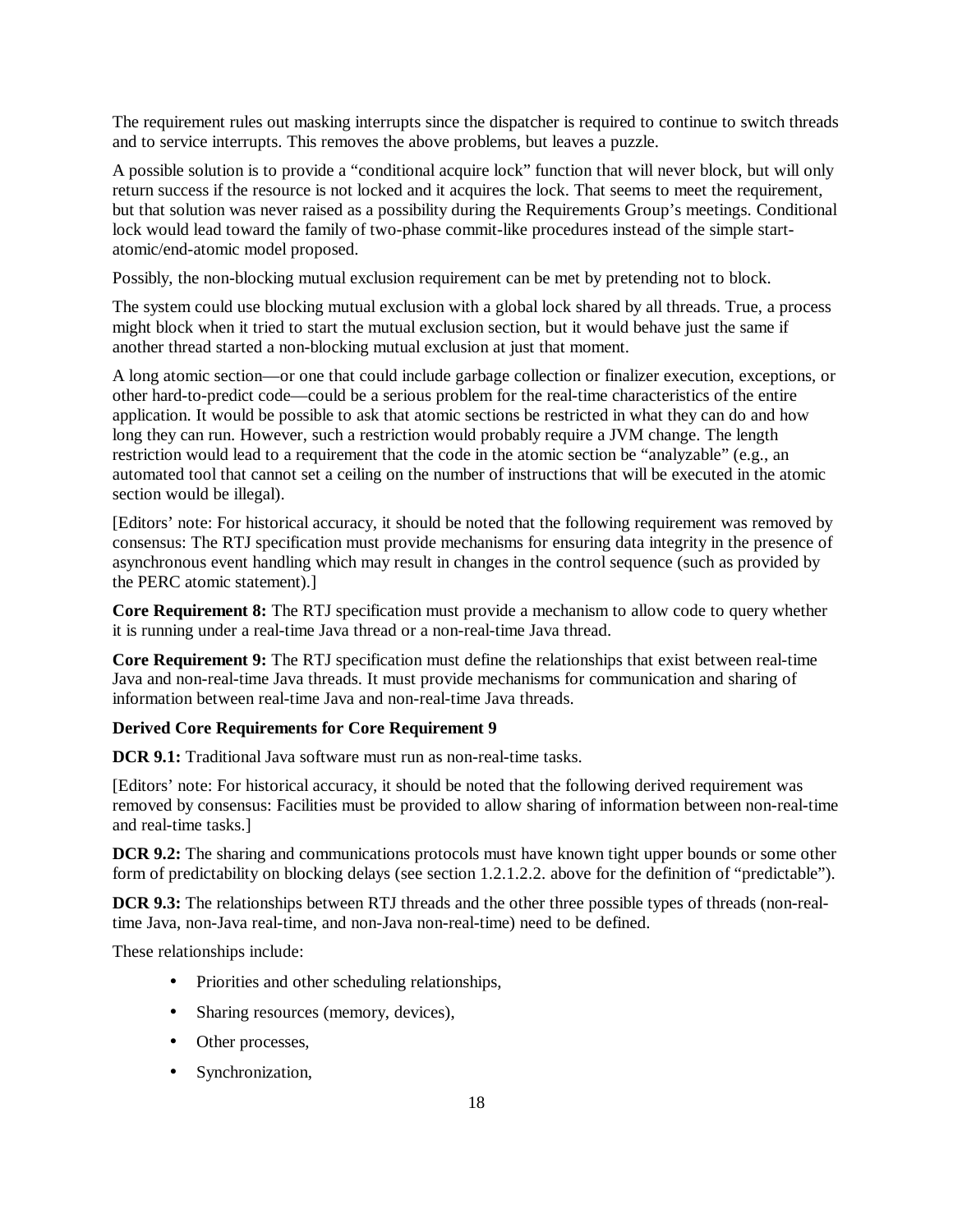- Budgets (memory, CPU, other resources), and
- Protections and privileges.

[Editors' note: The definition of the relationships between the threads may be imprecise, recognizing that it is not possible to standardize the behavior of Java non-real-time tasks and the behavior of non-Java tasks, both of which are outside the control of the Real-time Java specification effort.]

## *Rationale:*

Systems that run real-time Java threads may also run conventional Java threads and threads that are not Java at all. In a typical embedded system, all the Java threads could be real-time, but there will most likely be non-Java threads running on the same hardware. A larger-scale system, moreover, is likely to add non-real-time Java threads to the mix.

That means that there are two sets of relationships: one with the Java threads that do not obey the realtime rules, and one with the non-Java threads (whether real-time or not).

Relationships with non-real-time Java threads are similar to the relationships with real-time Java threads (see Core Requirement 3 above). Non-real-time threads cannot be expected to obey any special rules and guidelines required of real-time threads, and they need to operate "normally" in the presence of real-time threads. Consequently, real-time threads have to communicate with non-real-time threads using currently supported mechanisms, and the currently supported mechanisms can only have visible new behavior at the real-time end.

The specification must answer such questions as: Can a non-real-time thread have higher priority than a real-time thread? Do all the inter-thread communication and synchronization mechanisms currently defined work between real-time and non-real-time threads? If a real-time and a non-real-time thread meet at an explicit or implicit lock, what happens? What if a thread terminates while it is holding a lock?

Careful specification for the interactions between real-time threads is required in Core Requirement 4. Core Requirement 9 extends those requirements to all the Java mechanisms that: (1) could be used by a real-time thread, and (2) are not already carefully specified because of Core Requirement 3.

There is the option to say that a well-behaved real-time thread will not do *X*. In that case, the behavior of *X* need not be fully characterized. If, however, a non-real-time thread can do *Y* to a real-time thread without its consent, the characteristics of *Y* must be fully specified.

The standard Java platform does not provide a suitable mechanism for communication between real-time and non-real-time threads. The mechanism preferred by the Requirements Group must allow the real-time thread to control whether it will block or not. Furthermore, the mechanism should be simple and efficient.

It is not required that the mechanism be simple message queues, but they seem like the best fit.

## **Section 6 — Goals and Derived Requirements**

The Requirements Group defined thirteen goals that should be addressed, where appropriate, in the base real-time Java specification, future profiles, or a future base specification. Some of the goals are accompanied by derived requirements. Many of these requirements are intended for future use. The Requirements Group purposely added requirements that would create discussion and generate future innovation.

**Goal 1:** RTJ should allow any desired degree of real-time resource management for the purpose of the system operating in real-time to any desired degree (e.g., hard real-time, and soft real-time with any time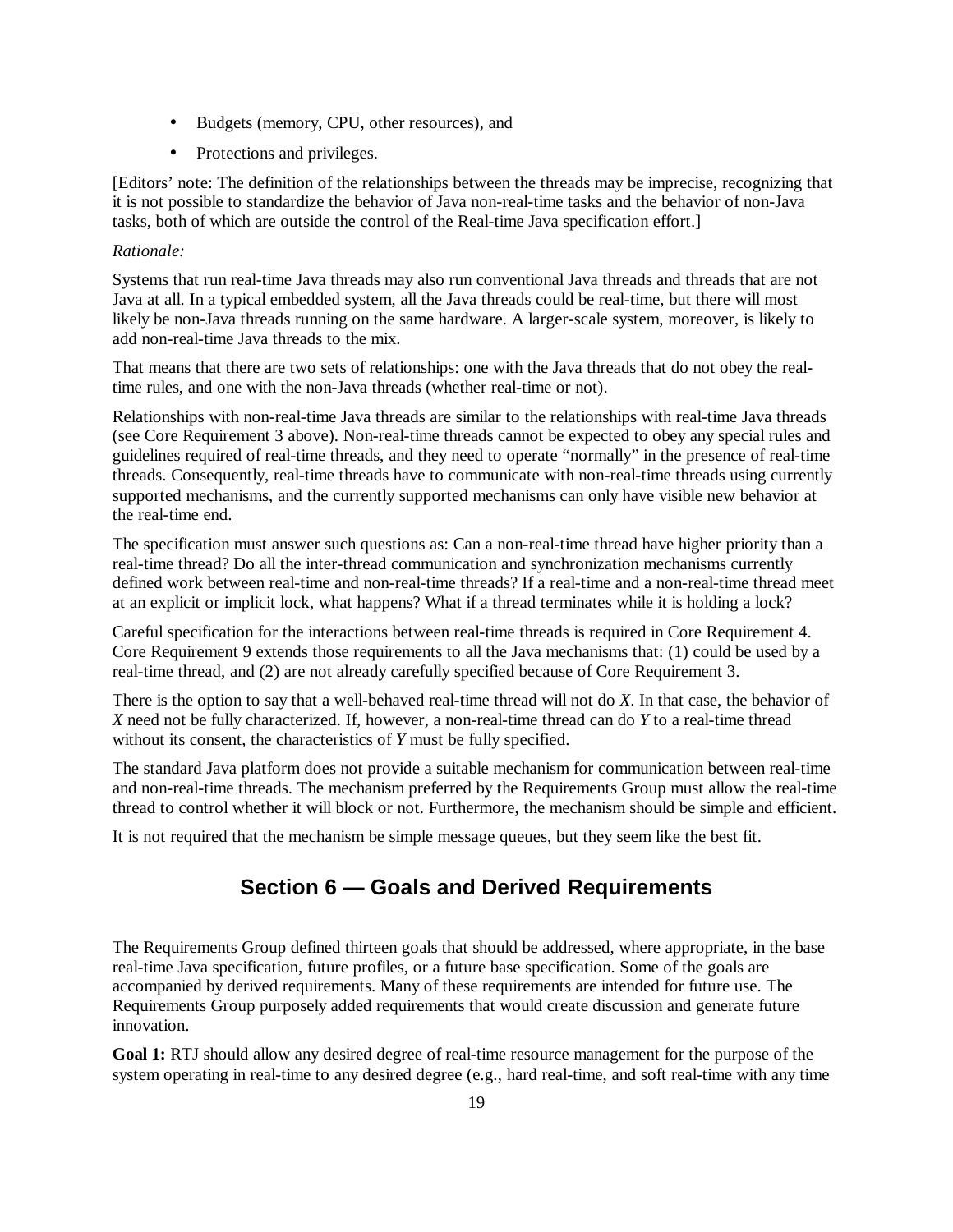constraints, collective timeliness optimization criteria, and optimality/predictability tradeoffs).

**Goal 2:** Support for RTJ specification should be possible on any implementation of the complete Java programming language.

### **Derived Requirements for Goal 2**

**DR 2.1:** RTJ programming techniques should scale to large or small-memory systems, to fast or slow computers, to single CPU architectures and to SMP machines.

**DR 2.2:** RTJ should support the creation of both small, simple systems and large, complex systems (possibly using different "profiles").

**DR 2.3:** Standard subsets of RTJ and RTJVM specifications should be created as necessary to support improved efficiency and/or reliability for particular specialized domains.

Goal 3: Subject to resource availability and performance characteristics, it should be possible to write RTJ programs and components that are fully portable regardless of the underlying platform.

#### **Derived Requirements for Goal 3**

**DR 3.1:** Minimal human intervention should be required when the software is "ported" to new hardware platforms or combined with new software components.

**DR 3.2:** RTJ should abstract operating system and hardware dependencies.

**DR 3.3:** RTJ must support standard Java semantics.

**DR 3.4:** The RTJ technologies should maximize the use of non-RTJ technologies (e.g., development tools and libraries).

**DR 3.5:** The RTJ API must be well-defined with guarantees on all language features.

**Goal 4:** RTJ should support workloads comprised of the combination of real-time tasks and non-real-time tasks.

**Goal 5:** RTJ should allow real-time application developers to separate concerns between negotiating components.

**Goal 6:** RTJ should allow real-time application developers to automate resource requirements analysis either at runtime or off-line.

**Goal 7:** RTJ should allow real-time application developers to write real-time constraints into their software. [Editors' note: Consensus was achieved with serious reservations regarding the ramifications of the clauses below.]

#### **Derived Requirements for Goal 7**

**DR 7.1:** RTJ should provide application developers with the option of using conservative or aggressive resource allocation. [*Open — no consensus*]

**DR 7.2:** The same RTJVM should support combined workloads in which some activities budget aggressively and other conservatively. [*Open — no consensus*]

**DR 7.3:** RTJ infrastructure should allow negotiating components to take responsibility for assessing and managing risks associated with resource budgeting and contention.

**DR 7.4:** RTJ should allow application developers to specify real-time requirements without understanding "global concerns". For example, a negotiating component should speak in terms of deadlines and periods rather than priorities.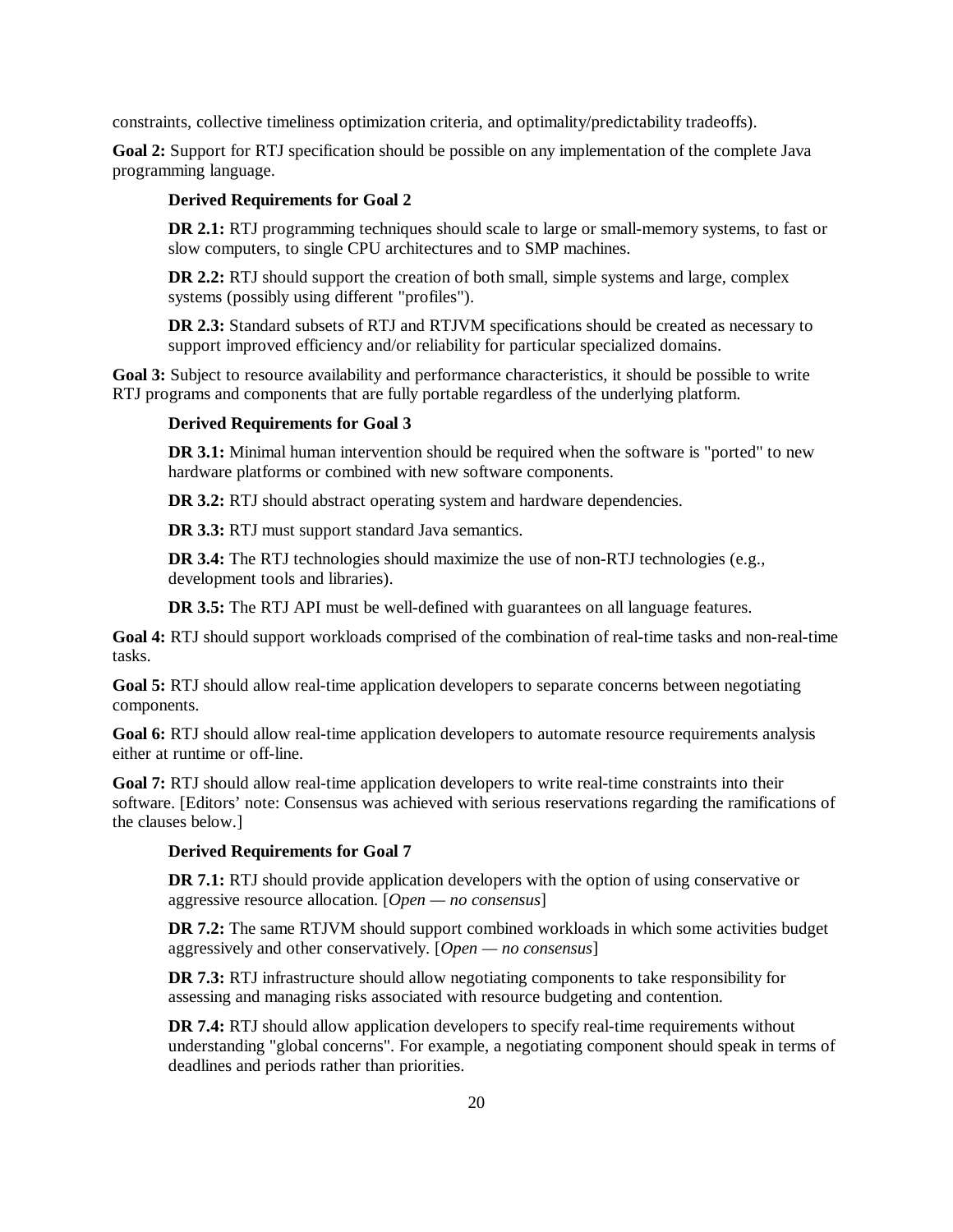**DR 7.5:** RTJ must provide a mechanism to discover the relationship between available priorities for Java threads and the set of all priorities available in the system. In addition, a mechanism must be provided to allow the relationships between Java priorities and system priorities to be determined. (This does not have to be a single call.)

**Goal 8:** RTJ should allow resource reservations and should enforce resource budgets. The following resources should be budgeted: CPU time, memory, and memory allocation rate.

#### **Derived Requirements for Goal 8**

**DR 8.1:** RTJ must:

- At least support strict priority-based scheduling, queuing, and lock contention. This support should apply to existing language features as well.
- At least support some kind of priority "boosting" (either priority inheritance or priority ceilings). This support should apply to existing language features as well.
- Support dynamic priority changes.
- Support the ability to propagate a local priority and changes to remote servers—not just in support of RMI but also in support of user-written communication mechanisms.
- Support the ability to defer asynchronous suspension or disruption when manipulating a data structure.
- Support the ability to build deadline-based scheduler on top.
- Support the ability to query to find out the underlying resource availability (non-Java) and handle asynchronous changes to it.

**DR 8.2:** Language and libraries must be clearly understood in terms of memory usage.

**DR 8.3:** RTJ shall provide support for a guaranteed allocation rate.

**DR 8.4:** RTJ must not require bounds on when an object is finalized or reclaimed.

**DR 8.5:** RTJ should provide for specifying memory.

**DR 8.6:** The priority mechanism must take into consideration the existing security protocols related to setting priorities to high levels.

**Goal 9:** RTJ should support the use of components as "black boxes"; including such use on the same thread. [*Open — no consensus*]

#### **Derived Requirements for Goal 9**

**DR 9.1:** RTJ should support dynamic loading and integration of negotiating components.

**DR 9.2:** RTJ should support a mechanism for negotiating components whereby the behavior of critical sections of code is locally analyzable.

**DR 9.3:** RTJ should support the ability to enforce (with notification, event handling and accounting) space/time limits, in a scoped manner, from the outside (on "standard" Java features as well).

**DR 9.4:** In a real-time context, existing Java features should "work right", including synchronized (bounded priority inversion) and wait/notify (priority queuing).